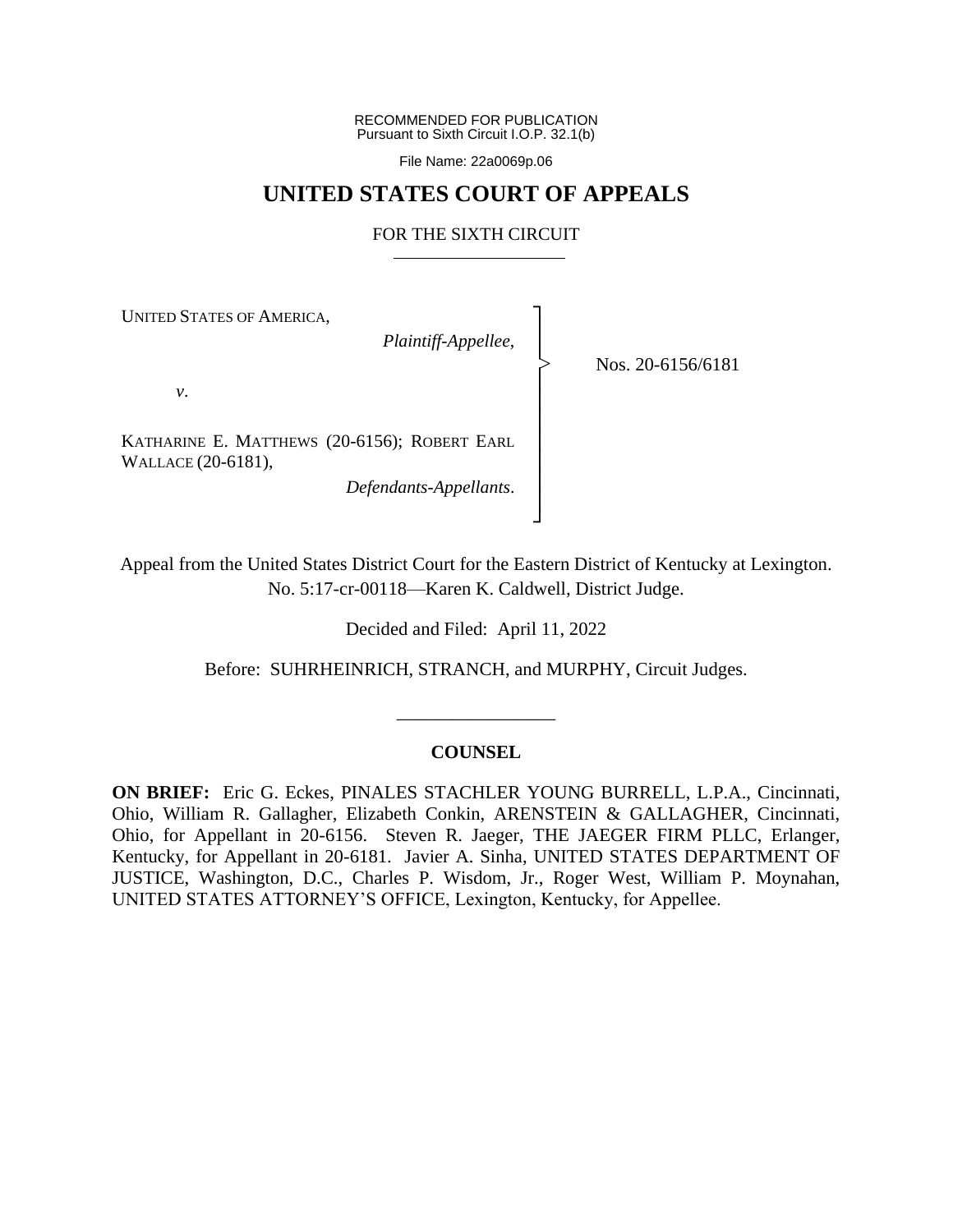# **OPINION** \_\_\_\_\_\_\_\_\_\_\_\_\_\_\_\_\_

\_\_\_\_\_\_\_\_\_\_\_\_\_\_\_\_\_

SUHRHEINRICH, Circuit Judge.

When Robert Carlson stopped selling computer systems and started running drugs, he persuaded some of his friends to help. Between March 2014 and April 2017, together they trafficked about 1,680 kilograms of cocaine, 2,050 pounds of marijuana, and 40 pounds of methamphetamine—and between \$500 million and \$1 billion of cash in drug proceeds—for the Sinaloa Mexican drug cartel. The gig ended when Carlson got caught and turned in his coconspirators, including both appellants here, Katharine E. Matthews and Robert Earl Wallace.

Matthews was convicted on three conspiracy counts (two for drug distribution, one for money laundering) following a lengthy jury trial. She raises a variety of arguments now: whether her convictions were based on sufficient evidence; whether the district court erred in providing a deliberate-ignorance jury instruction; whether her confrontation rights were violated after the court allowed Carlson to invoke his privilege against self-incrimination as to certain questions on cross-examination; and whether she was prejudiced by a variance between the indictment and proof at trial on Count 1 (conspiracy to distribute cocaine and methamphetamine). Wallace pleaded guilty to Count 1 and received a below-Guidelines sentence of 60 months' imprisonment, which he argues is procedurally and substantively unreasonable. Because their arguments lack merit, we affirm.

#### **I.**

Carlson's scheme was straight-forward: he and his co-conspirators were couriers for the Sinaloa Mexican drug cartel, trafficking drugs and drug proceeds on private airplanes between California and cities throughout the United States. Cartel members would deliver the drugs in California to Carlson, Matthews, or others. The cartel packaged the cocaine in plastic-wrapped bundles. Matthews or others counted those bundles, packed them into suitcases, and then loaded the suitcases onto a private plane that they had chartered, which flew across the country with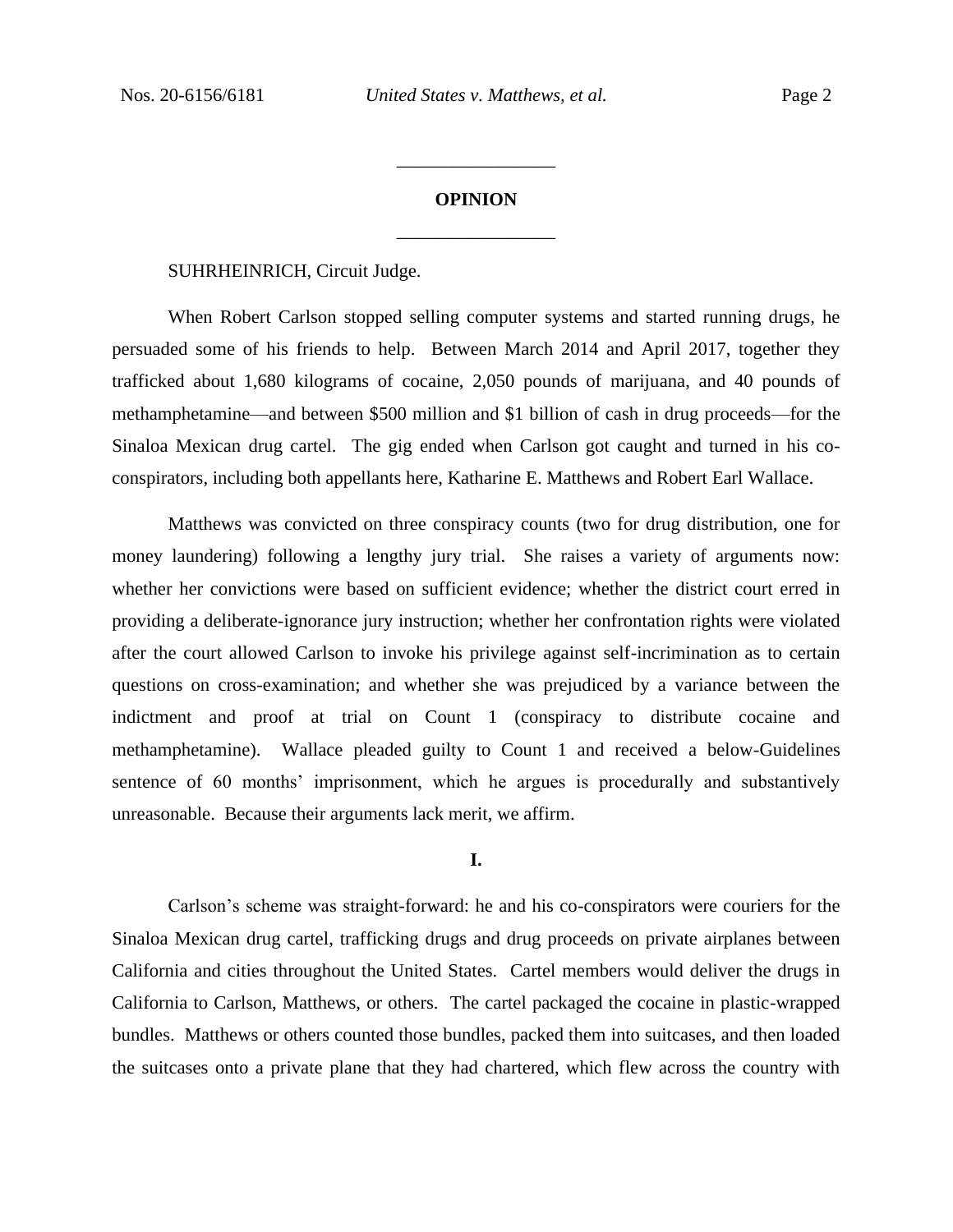Carlson, Matthews, or others in tow. After reaching their destination, they unloaded the drugs from the plane and delivered them to cartel members.

Although cocaine was the primary drug that Carlson trafficked, he also trafficked marijuana and, for a short time toward the end of the scheme, methamphetamine. A "typical" trip moved about 80 to 120 kilograms of cocaine. Only two flights carried methamphetamine, but both of those flights also carried cocaine.

Aside from the drugs, the cartel also tasked Carlson and his friends with bringing cash drug proceeds back to California on their return flights. Like the cocaine, the cartel packaged its cash in plastic-wrapped bundles, which obscured what was inside—although, according to Carlson, the bundles still appeared to contain "some colored, sort of blue-green paper that looked like currency." Carlson, Matthews, or others would then count the number of cash bundles. If Carlson wasn't there, whoever was—including Matthews, on several occasions—would also send a picture of the bundles to Carlson to ensure they had "an accurate count . . . so [they] wouldn't be responsible if it was short." They would then pack the cash bundles into suitcases, load them onto the plane, return to California, and deliver the cash proceeds to the cartel.

The cartel then paid Carlson for his services. He would use that money to cover the conspiracy's expenses—hotel rooms, chartered planes, and aircraft fuel. Carlson's coconspirators would also get a cut, an amount that "depend[ed] on their role." Because Carlson and Matthews were "partner[s]" in the drug-trafficking scheme, he paid her "usually at least \$5,000 a trip, minimum," and Carlson would keep "at least that much" for himself. Matthews ultimately made over \$100,000 through the conspiracy. Co-conspirators with a less substantial role—*e.g.*, those whom Carlson asked "to come on the plane to make it look like we were a group of people traveling with luggage"—would receive less, "typically" \$2,000 to \$3,500 per trip.

The law eventually caught up to Carlson, and he turned in his co-conspirators. A grand jury in the Eastern District of Kentucky returned a superseding indictment against seven defendants: Robert Chipperfield, Jr., Torrey Ward, David Arthur Corona Diaz, Kendra Michelle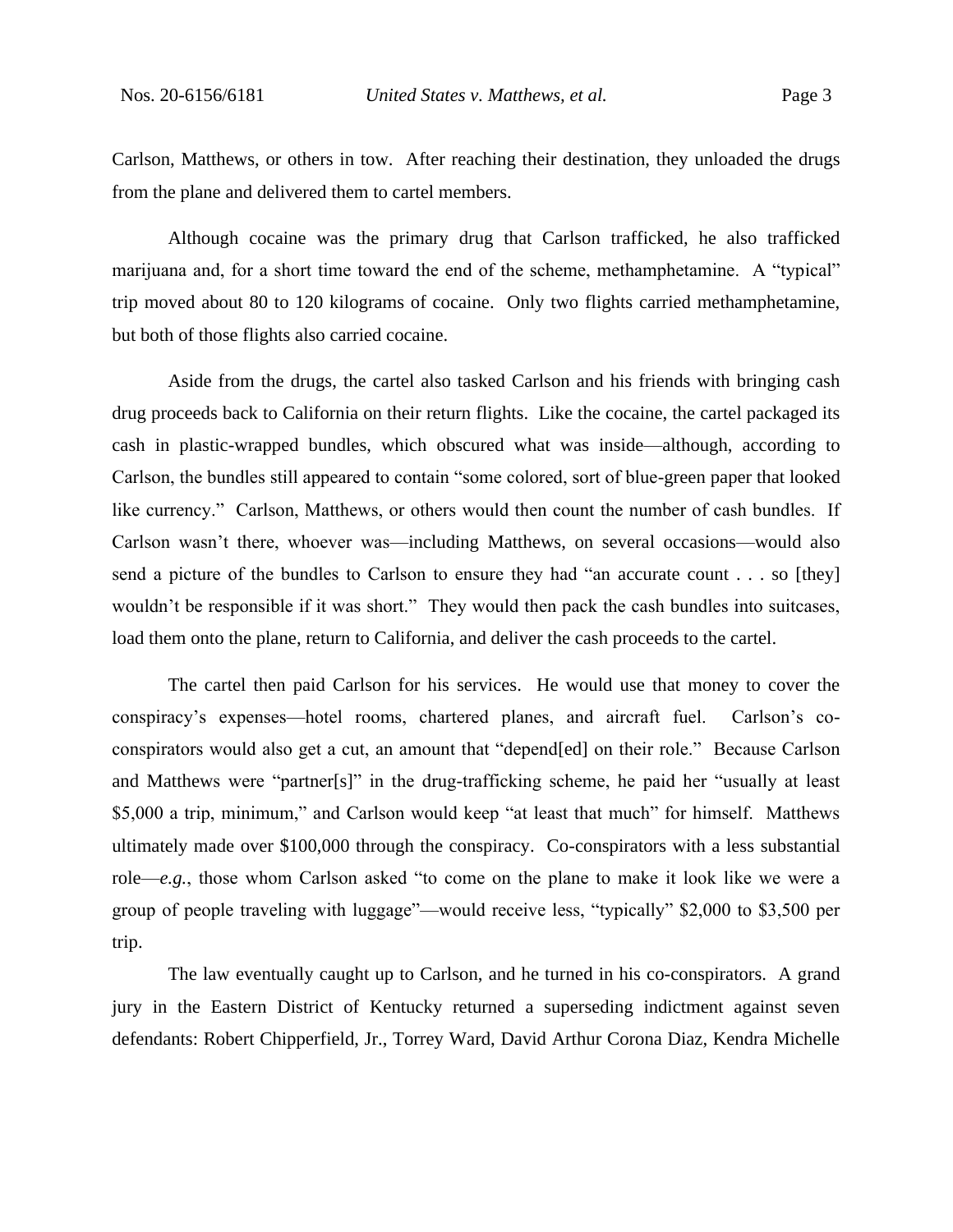Caprice Talley, and Nader Sarkhosh, as well as the two appellants here, Matthews and Wallace.**<sup>1</sup>** The three-count indictment charged all seven defendants with conspiracy to distribute five kilograms or more of cocaine and 500 grams or more of methamphetamine, in violation of 21 U.S.C. §§ 846, 841(a)(1) (Count 1); conspiracy to distribute 1,000 kilograms or more of marijuana, in violation of 21 U.S.C.  $\S$  846, 841(a)(1) (Count 2); and conspiracy to commit money laundering, in violation of 18 U.S.C. § 1956(h) (Count 3).

Matthews was tried alongside Chipperfield, Ward, and Sarkhosh—three pilots who, like Wallace, flew trips for Carlson. The ensuing multi-week jury trial featured the testimony of, among others, Carlson (including three days of his cross-examination) and co-conspirator Cedric Fajardo, as well as reams of text messages, photos, and banking records created during the scheme.

Matthews testified in her own defense, arguing that she never knew Carlson was trafficking drugs and therefore did not knowingly join the conspiracy. The government presented text messages between her and Carlson that, although at times cryptic, tended to show otherwise—especially after Carlson explained their meaning. Over the defendants' objections, the district court instructed the jury about how the government may prove knowledge through a defendant's deliberate ignorance—an instruction that was based verbatim on this court's pattern instruction. *See* Sixth Circuit Pattern Crim. Jury Instructions 2.09 (2021).

The jury convicted Matthews on all three counts—although it found, as to Count 1, that no quantity of methamphetamine trafficked during the conspiracy was directly attributable to Matthews. It acquitted the three pilots on all counts.

Following the verdict, Matthews moved for a judgment of acquittal on all counts and for a new trial. She argued that insufficient evidence supported her convictions, that the government failed to prove venue for Count 2 (conspiracy to distribute marijuana), and that there was a variance between her indictment and the proof at trial. Her new-trial motion argued that her convictions were against the manifest weight of the evidence. The district court granted in part

**<sup>1</sup>**Carlson was charged in a separate case.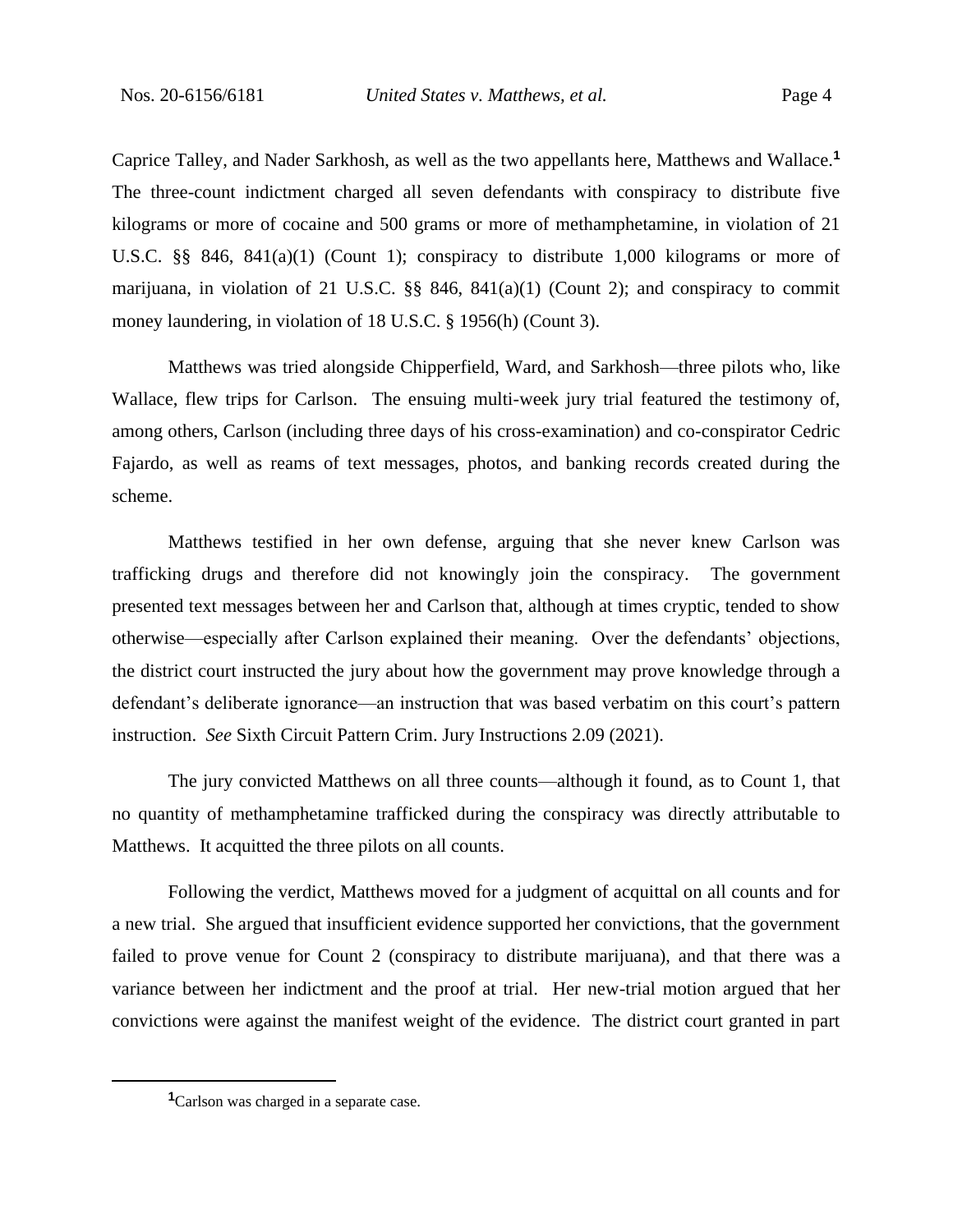the motion for acquittal, finding that the government failed to prove venue for Count 2. It otherwise denied that motion and the motion for a new trial.

For his part, Wallace—who was one of Carlson's pilots on several trafficking trips pleaded guilty to Count 1 in exchange for the dismissal of Counts 2 and 3; the district court gave him a below-Guidelines sentence of 60 months' imprisonment, followed by five years' supervised release. Both Matthews and Wallace timely appealed. We address Matthews's challenges to her convictions first, then turn to Wallace's appeal of his sentence.

## **II.**

#### **A. Sufficiency and Manifest Weight of the Evidence**

Matthews argues that the court erred in denying her post-verdict motion for judgment of acquittal because her convictions for Counts 1 (conspiracy to distribute cocaine and methamphetamine) and 3 (conspiracy to commit money laundering) were based on insufficient evidence. She likewise argues the court erred in not granting a new trial because her convictions were against the manifest weight of the evidence.

## *1. Sufficiency of the Evidence*

We review the denial of a motion for judgment of acquittal de novo, *United States v. Collins*, 799 F.3d 554, 589 (6th Cir. 2015), "draw[ing] all reasonable inferences, including inferences from circumstantial evidence, in favor of the government," *United States v. Acosta*, 924 F.3d 288, 296–97 (6th Cir. 2019). A conviction is based on sufficient evidence if, "after viewing the evidence in the light most favorable to the prosecution, *any* rational trier of fact could have found the essential elements of the crime beyond a reasonable doubt." *Jackson v. Virginia*, 443 U.S. 307, 319 (1979).

Start with the elements of conviction for Count 1. To prove a drug conspiracy under 21 U.S.C. §§ 846, 841(a)(1), the government must prove "(1) an agreement to violate the drug laws, and (2) each conspirator's knowledge of, intent to join, and participation in the conspiracy." *United States v. Crozier*, 259 F.3d 503, 517 (6th Cir. 2001). Matthews takes aim at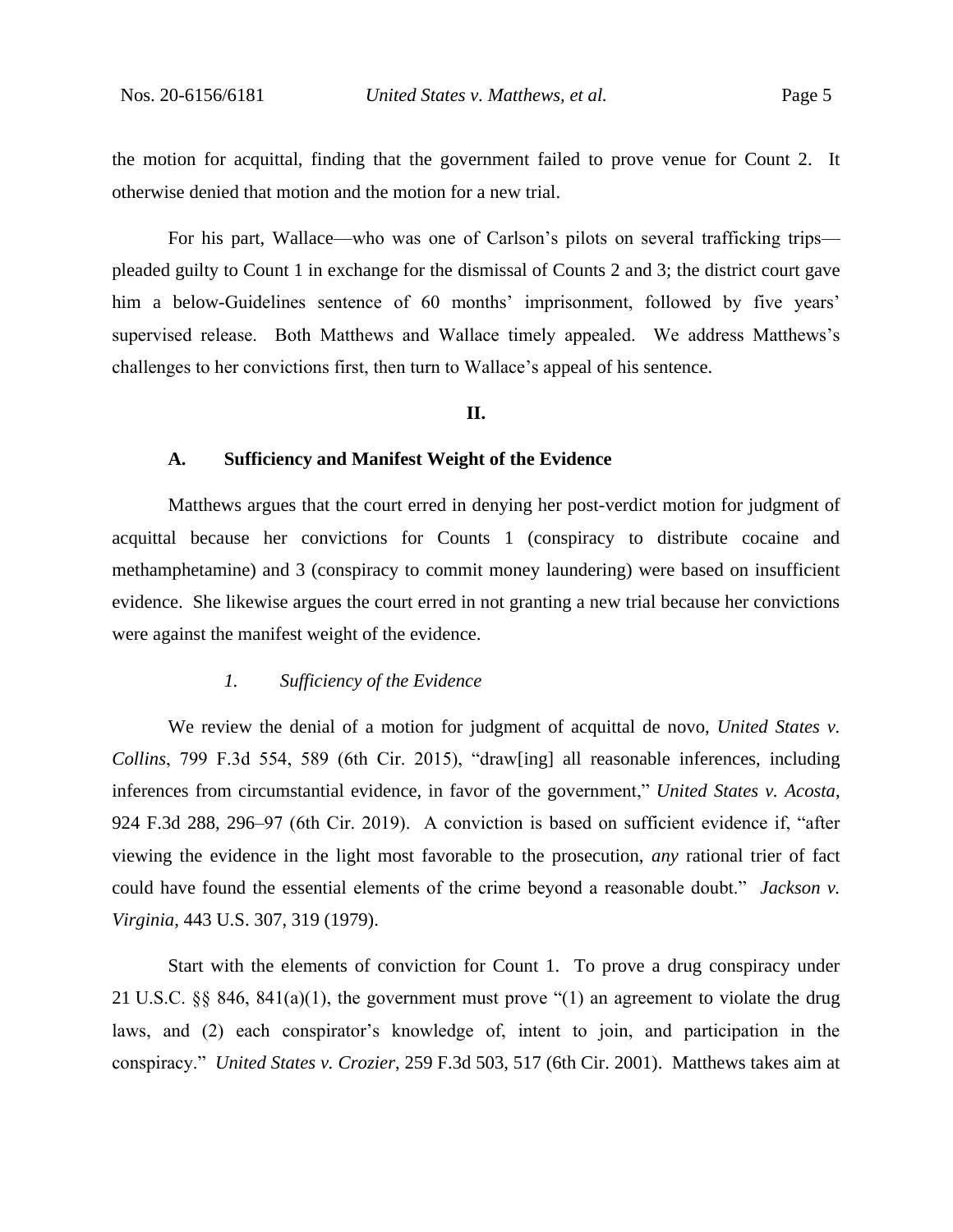the second element—arguing the government failed to prove that she "had knowledge of and intended to join the conspiracy alleged in Count 1."

There was sufficient evidence for the jury to conclude that Matthews knew of and intended to join the conspiracy. The government sought to prove its case primarily through the testimony of, among others, Carlson and another co-conspirator, Fajardo, as well as through documentary evidence that corroborated their testimony. Key parts of that evidence follow.

Carlson testified that he trafficked "[t]housands of kilos of cocaine" throughout the conspiracy, and that Matthews was his "partner" in the scheme "when [they] started this in 2014." He further testified as to Matthews's role: when she went on the trips, she picked up the bundled drugs from the cartel, counted the bundles, delivered them to the cartel, received the cartel's cash, then transported the cartel's cash back on the plane and delivered it to another member of the cartel. In exchange, Carlson paid Matthews "at least \$5,000 a trip, minimum."

Fajardo described several trips that he and Matthews went on together. He knew that the bundles he and Matthews received from the cartel contained cocaine. He explained that he and Matthews counted those bundles of cocaine, packed them into suitcases, transported those suitcases to Georgia on a private plane, delivered the cocaine, received suitcases full of bundles of cash, and then flew back on a private plane with that money.

The government's documentary evidence was even more telling. Text messages between Matthews and Carlson showed that, on one trip in February 2017, Matthews was dropping off a delivery of cocaine when a cartel member discovered that two bundles of cocaine were missing. Although the text messages described the cocaine bundles as "units," Carlson later explained that "unit" means "[a] kilo of cocaine." Matthews discovered that neither her nor Carlson was to blame for the missing kilos: she texted Carlson that the cartel member to whom she made the drop-off "knows it's not us, it's the boys that packed them"—meaning, as Carlson explained, that the cartel members who packed the kilos into the suitcases must have miscounted.

Viewing this evidence in the light most favorable to the government, a rational jury could have concluded that Matthews knew of, intended to join, and agreed to participate in, Count 1's drug-trafficking conspiracy.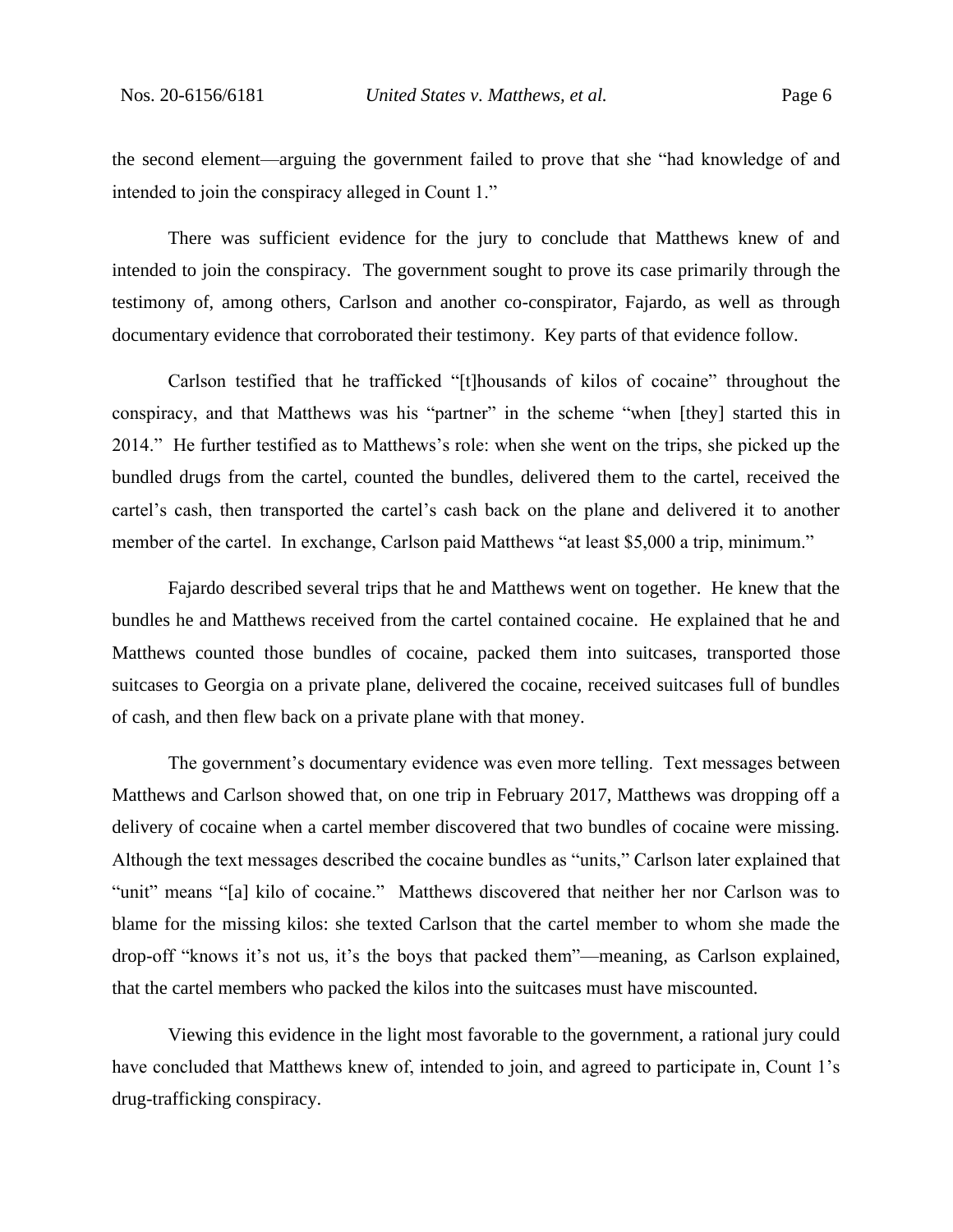As for Count 3, the money-laundering conspiracy, 18 U.S.C. § 1956(h), the government was required to prove "(1) that two or more persons conspired to commit the crime of money laundering, and (2) that the defendant knowingly and voluntarily joined the conspiracy." *United States v. Powell*, 847 F.3d 760, 781 (6th Cir. 2017) (quotations omitted). No overt act is required. *See United States v. Bazazpour*, 690 F.3d 796, 802 (6th Cir. 2012) (citing *Whitfield v. United States*, 543 U.S. 209, 219 (2005)). The substantive crime of money laundering, in turn, requires the government to prove that the defendant "(1) conducted a financial transaction that involved the proceeds of unlawful activity; (2) knew the property involved was proceeds of unlawful activity;" and (3) either "intended to promote that unlawful activity" or "[knew] that the transaction is designed in whole or in part to disguise the . . . source, ownership or control of the proceeds." *United States v. Warshak*, 631 F.3d 266, 317, 320 (6th Cir. 2010) (quotations omitted).

As with Count 1, Matthews challenges the knowledge element, but there was sufficient evidence from which a rational jury could infer that Matthews knew that she handled the proceeds from unlawful activity and that she agreed to promote that activity.

Matthews agreed to conduct financial transactions that she knew involved the proceeds of unlawful activity. Namely, she received and transported the cartel's cash bundles after delivering the drug bundles, counted and photographed them, and delivered that cash to members of the cartel in exchange for payment. After receiving from the cartel the payment for a trip, Matthews agreed to bring Carlson's cut to him. As we have held when interpreting the relevant statutory definitions, the delivery of the cash proceeds of unlawful activity to another person qualifies as a "financial transaction" within the meaning of the money laundering statute. *United States v. Reed*, 77 F.3d 139, 142–43 (6th Cir. 1996) (en banc). Matthews's delivery of cash to Carlson constitutes a "financial transaction" for purposes of the crime of money laundering.

And a rational jury could conclude that Matthews knew Carlson was trafficking proceeds from unlawful activity. For example, text messages introduced at trial showed that, after a pilot grew suspicious of Carlson during a trip to Miami, Carlson lied by saying he transported only *cash* on the flight. To explain his heavy luggage on the return flight, Carlson planned to tell the pilot that he was also transporting cash back home. But Matthews helped Carlson develop a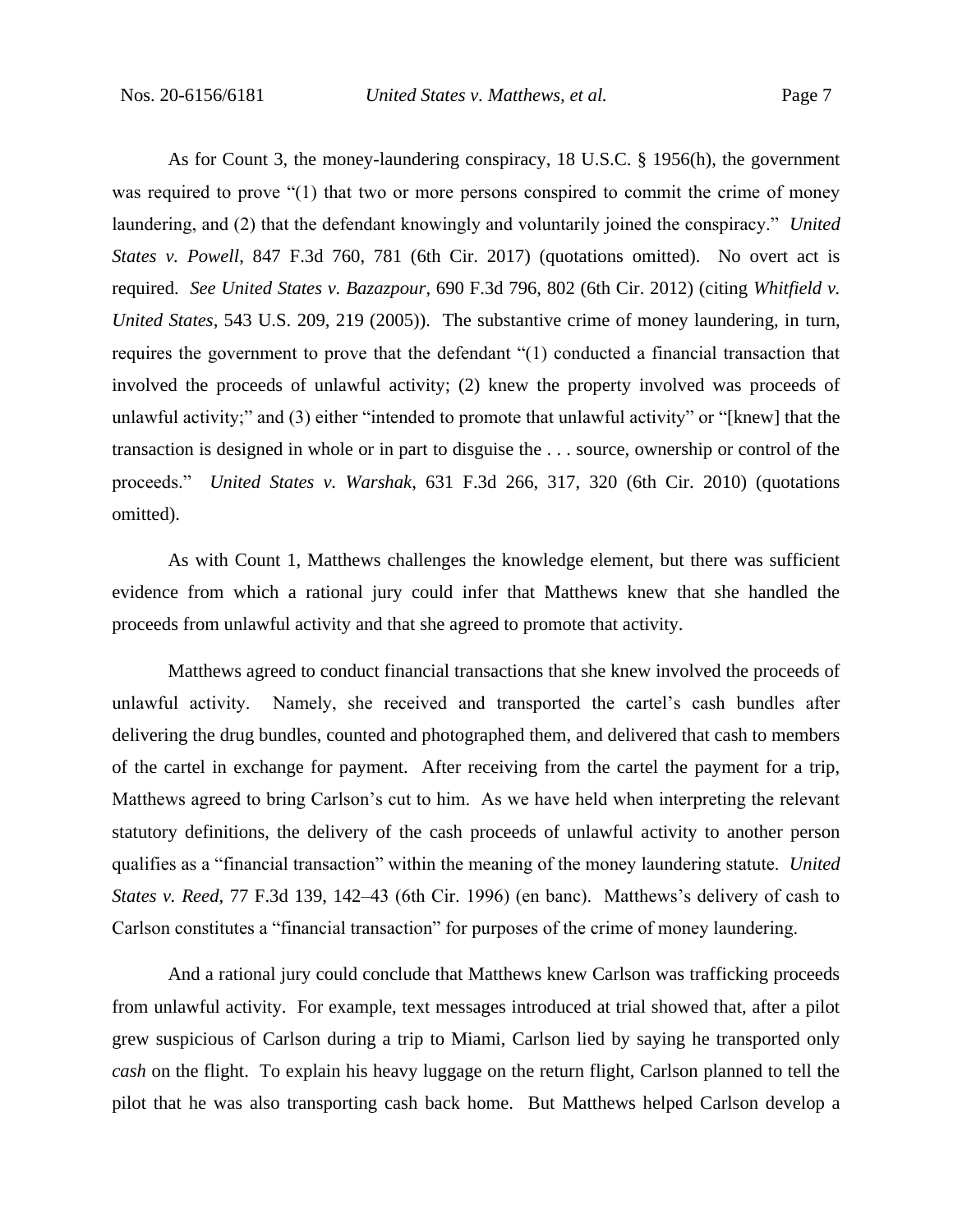story that (she thought) seemed less suspicious, texting Carlson: "You brought cash [in] exchange for cash? That sounds sketch. . . . [Y] ou could say it's two different clients. One had you bring cash to someone in Miami, and then another client is having you pick up money to bring back." The jury was entitled to infer from this that Matthews knew Carlson was handling illicit proceeds.

A rational jury also could conclude that Matthews intended to promote (and took actions that in fact promoted) the conspiracy's unlawful activity. For one thing, she picked up Carlson from the airport after that Miami trip. She also took other steps that promoted the conspiracy, including paying co-conspirators, picking up the tab for jet fuel, and managing payments that the cartel owed to co-conspirators—texting Carlson on one occasion that "[Luis, from the cartel,] still owes us 23K." And it makes sense why Matthews would promote the scheme: Carlson paid her for every trip that occurred—even those that Matthews didn't go on—because, in his words, "we were partners."

Viewing this evidence in the light most favorable to the government, a rational jury could have found that Matthews knew of and intended to promote the money-laundering conspiracy. And a jury could have concluded, from these actions, that she agreed to join Carlson's moneylaundering conspiracy.

Matthews's counterarguments (which relate to both the cocaine and money-laundering conspiracies) are unconvincing. Her primary argument is that there was no objective evidence showing she actually knew Carlson was trafficking drugs or drug proceeds. But the government was not required to produce a smoking gun. Rather, "[a] conspiracy may be inferred from circumstantial evidence that can reasonably be interpreted as participation in the common plan." *United States v. Avery*, 128 F.3d 966, 971 (6th Cir. 1997) (quotations omitted). Matthews's "behavior permitted the jury to draw such an inference." *United States v. Elliott*, 876 F.3d 855, 863 (6th Cir. 2017).

She also tries relitigating Carlson's credibility—arguing that "virtually every time Carlson opened his mouth, something different came out." She argues the same as to Fajardo. For purposes of Matthews's motion for acquittal, however, credibility was an issue for the jury to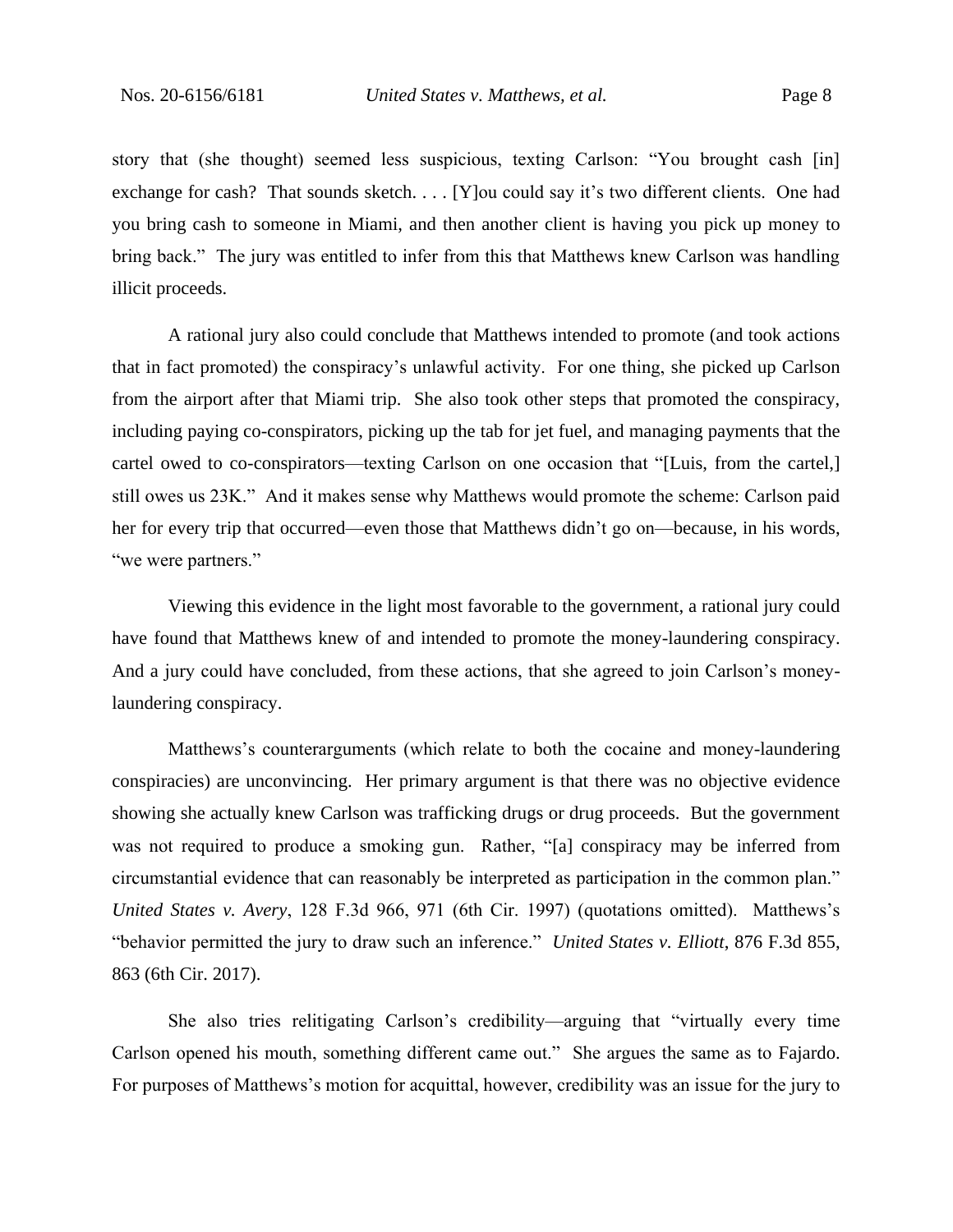decide. *United States v. Graham*, 622 F.3d 445, 449 (6th Cir. 2010) ("We may not rule on a challenge to witness credibility in reviewing the denial of a motion for acquittal  $\dots$ "). Although Matthews testified in her own defense that she was never Carlson's partner in a drug or money-laundering conspiracy, the jury was entitled to credit Carlson's and Fajardo's testimony over hers. And it's worth noting that the district court instructed the jury to "consider . . . with more caution" Carlson's and Fajardo's testimony because they were cooperating with the government.

To the extent that Matthews argues Carlson's and Fajardo's testimony was uncorroborated and therefore legally insufficient, she is wrong. "[I]t is well-settled that uncorroborated testimony of an accomplice may support a conviction in federal court." *United States v. Spearman*, 186 F.3d 743, 746 (6th Cir. 1999). At any rate, we have more than uncorroborated testimony here—Carlson's testimony was backed up by Matthews's own text messages to him, photographs of bundles of cash that Matthews sent to Carlson, hotel confirmations for stops that Matthews made during the trips, and Matthews's banking records.

Accordingly, the district court did not err in denying Matthews's motion for a judgment of acquittal under Federal Rule of Criminal Procedure 29.

#### *2. Manifest Weight of the Evidence*

Matthews also appeals the district court's denial of her motion for a new trial, which argued that her convictions were against the manifest weight of the evidence. A trial judge faced with such a motion must "take on the role of a thirteenth juror, weighing evidence and making credibility determinations firsthand to ensure there is not a miscarriage of justice." *United States v. Mallory*, 902 F.3d 584, 596 (6th Cir. 2018). That does not mean, however, that *this* court sits as a thirteenth juror and can reweigh the evidence. *See United States v. Ashworth*, 836 F.2d 260, 266 (6th Cir. 1988). Rather, its review "is limited to determining whether [the trial court's ruling] was a clear and manifest abuse of discretion." *United States v. Hughes*, 505 F.3d 578, 593 (6th Cir. 2007).

There was no abuse of discretion, let alone a clear and manifest one. The district court correctly acknowledged that it could "weigh the evidence and assess the credibility of witnesses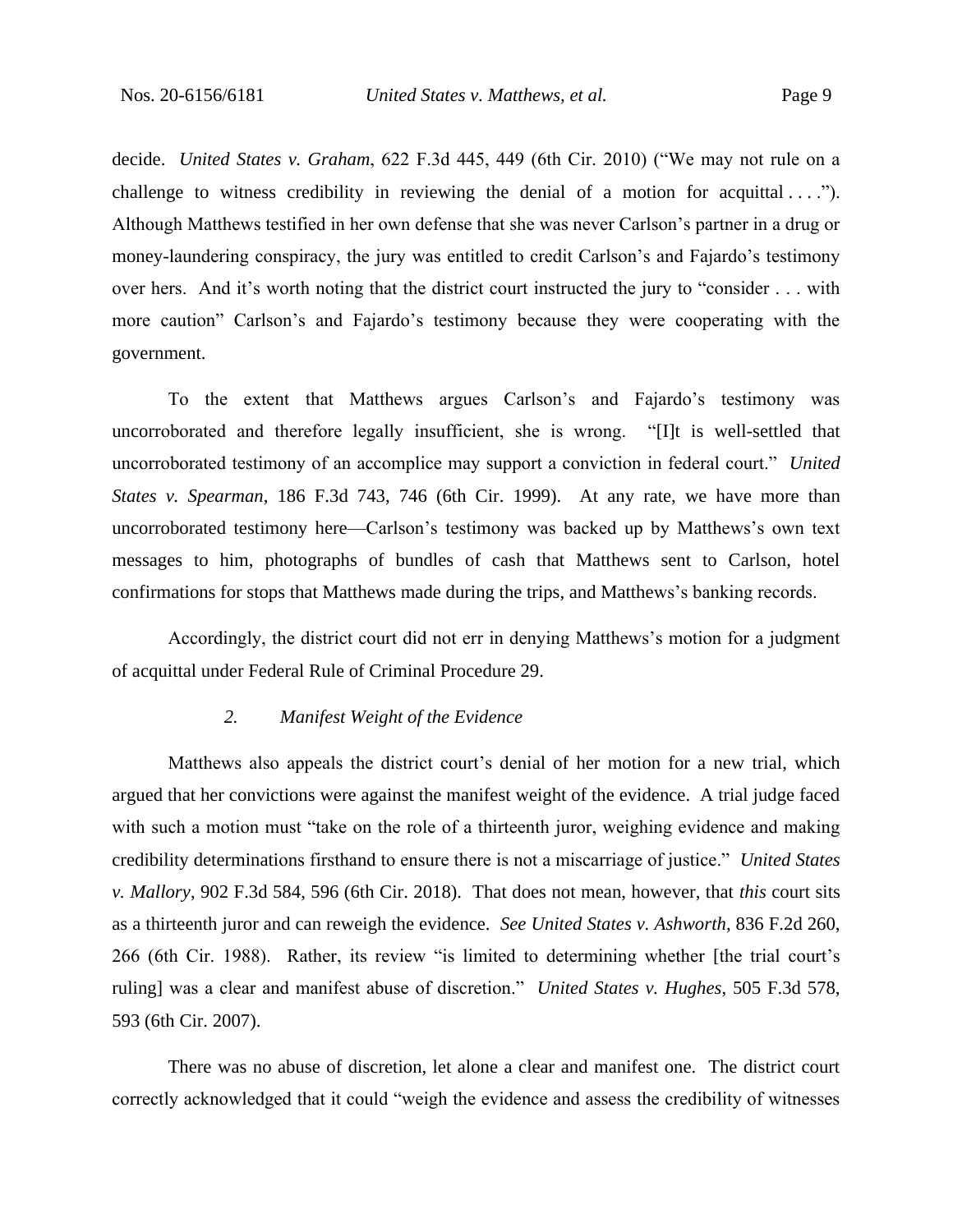in the role of a thirteenth juror." Applying that standard, the court rejected Matthews's arguments that Carlson and Fajardo were not credible; it instead found that their testimony was corroborated by documentary evidence. Considering the evidence described above, the court's denial of Matthews's motion was not a clear and manifest abuse of discretion.

Accordingly, the district court did not err in denying Matthews's motion for a new trial under Federal Rule of Criminal Procedure 33.

#### **B. Deliberate-Ignorance Jury Instruction**

Matthews next claims that the district court erred in providing a deliberate-ignorance instruction to the jury. That instruction said, in effect, that the jury could conclude that Matthews knew Carlson was trafficking drugs and drug proceeds if it found that she deliberately ignored that fact. This instruction was erroneous, according to Matthews,**<sup>2</sup>** because it wrongly allowed the jury to find that she intended to join the conspiracy, rather than merely that she knew of the unlawful aims of the conspiracy.

We review jury instructions for an abuse of discretion, and we will not reverse unless "the instructions, viewed as a whole, were confusing, misleading, or prejudicial." *United States v. Williams*, 612 F.3d 500, 506 (6th Cir. 2010) (quoting *United States v. Kuehne*, 547 F.3d 667, 679 (6th Cir. 2008)).

Courts may provide a deliberate-ignorance instruction when a defendant claims that he was oblivious to what was obvious. "[S]ometimes called the 'ostrich instruction,' . . . [t]he instruction explains to the jury that knowledge . . . also includes the deliberate avoidance of knowledge." *United States v. Mitchell*, 681 F.3d 867, 876 (6th Cir. 2012). The "instruction is warranted to 'prevent[] a criminal defendant from escaping conviction merely by deliberately closing his eyes to the obvious risk that he is engaging in unlawful conduct.'" *United States v. Geisen*, 612 F.3d 471, 485–86 (6th Cir. 2010) (alteration in original) (quoting *United States v. Gullett*, 713 F.2d 1203, 1212 (6th Cir. 1983)). It "is not a standard less than knowledge"—but

<sup>&</sup>lt;sup>2</sup>Matthews does not challenge the district court's conclusion that there was an adequate evidentiary basis for the instruction, so we do not decide that issue. *See United States v. Mitchell*, 681 F.3d 867, 876 (6th Cir. 2012) (noting the two factual predicates that warrant a deliberate-ignorance instruction).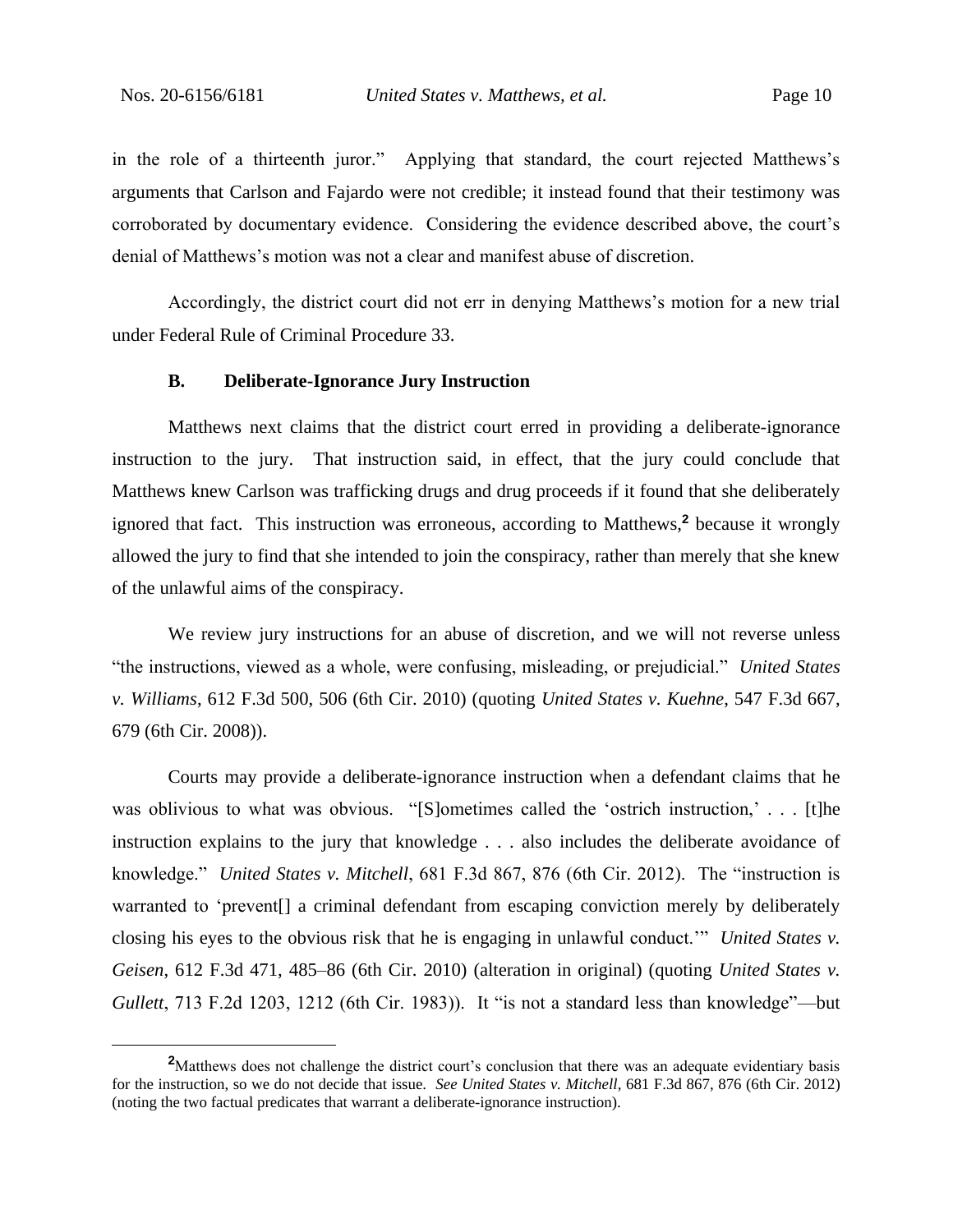"simply another way that knowledge may be proven." *Mitchell*, 681 F.3d at 877 (quoting *United States v. Severson*, 569 F.3d 683, 689 (7th Cir. 2009)).

However, we have cautioned "that the instruction ought to 'be used sparingly.'" *Id.* at 876 (quoting *Geisen*, 612 F.3d at 486). As Matthews correctly observes, the instruction may be "offered to prove [a conspirator's] *knowledge of the aims of the conspiracy*, [but] not to prove *the existence of an agreement*." *United States v. Warshawsky*, 20 F.3d 204, 211 (6th Cir. 1994). She claims that the instruction here violated that rule by allowing the jury to find the latter from the former. We disagree.

The district court here provided the following deliberate-ignorance instruction, which was based nearly verbatim on our pattern**<sup>3</sup>** instruction:

Now I want to talk to you about proving a defendant's knowledge. No one can avoid responsibility for a crime by deliberately ignoring the obvious. If you're convinced that the defendants deliberately ignored a high probability that they were participating in the *delivery of controlled substances, such as cocaine, methamphetamine, marijuana, and the proceeds from the sale of such controlled substances by private aircraft* across the United States, then you may find that they knew they were participating in the *delivery of a controlled substance, such as cocaine, methamphetamine, marijuana, and the proceeds from the sale of such controlled substances by private aircraft* across the United States.

But to find this, you must be convinced beyond a reasonable doubt that the defendant was aware of a high probability that they were participating in the *delivery of controlled substances, such as cocaine, methamphetamine, marijuana, and the proceeds of the sale of such substances by private aircraft*, and that the defendants deliberately closed their eyes to what was obvious. Carelessness or negligence or foolishness on his or her part is not the same as knowledge and is not enough to convict. This, of course, is for you to decide.

**<sup>3</sup>**The pattern instruction reads, in full:

<sup>(1)</sup> Next, I want to explain something about proving a defendant's knowledge.

<sup>(2)</sup> No one can avoid responsibility for a crime by deliberately ignoring the obvious. If you are convinced that the defendant deliberately ignored a high probability that \_\_\_\_\_\_\_, then you may find that he knew

<sup>(3)</sup> But to find this, you must be convinced beyond a reasonable doubt that the defendant was aware of a high probability that \_\_\_\_\_\_\_, and that the defendant deliberately closed his eyes to what was obvious. Carelessness, or negligence, or foolishness on his part is not the same as knowledge, and is not enough to convict. This, of course, is all for you to decide.

Sixth Circuit Pattern Jury Instruction 2.09 (2021).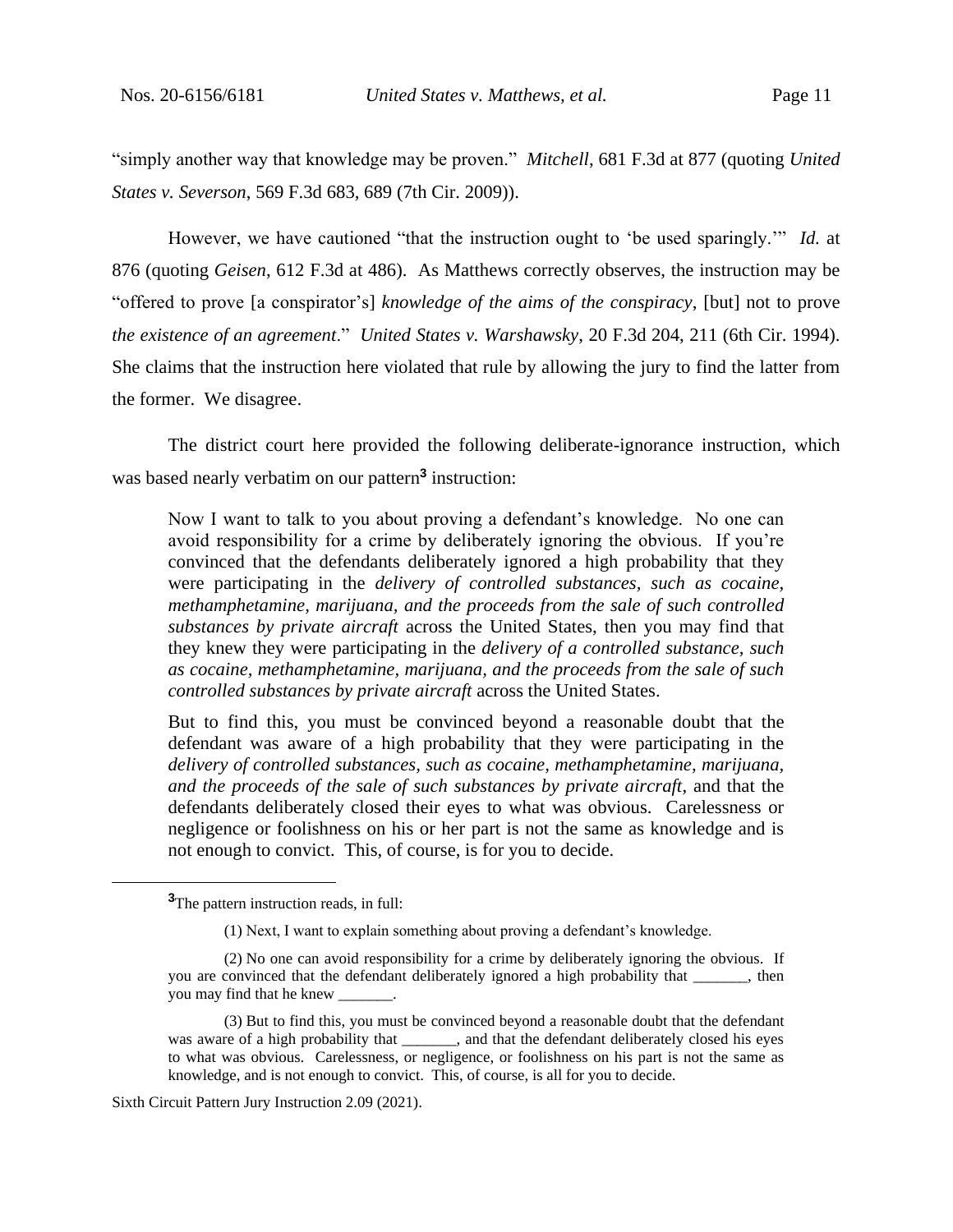On its face, the instruction permitted the jury to find only two facts from deliberate ignorance: whether Matthews knew she was "participating in the delivery of controlled substances . . . and the proceeds from the sale of such controlled substances." Delivery of those substances and the proceeds therefrom was the illegal aim of the conspiracy. The instruction made no mention of Matthews's intent to join the conspiracy or whether she deliberately ignored the existence of a criminal agreement; had it done that, we'd be forced to call foul. For example, we recently found error where the jury was instructed that, "if it found a defendant 'had deliberately ignored that [sic] a high probability that a *criminal agreement* existed,' it could 'find that *he knowingly and voluntarily joined that agreement*.'" *United States v. Evans Landscaping Inc.*, 850 F. App'x 942, 951 (6th Cir. 2021) (first emphasis added); *see also id.* at 951–52 (finding that this error, which was not objected to below, ultimately was "not likely to cause a grave miscarriage of justice"). The instruction here, however, came nowhere close to doing that.

Perhaps anticipating this, Matthews argues that the distinction on which we rely between knowledge of the aims of a conspiracy and intent to join a conspiracy—becomes a "distinction without a difference in single aim conspiracy cases." She claims that "[h]er intent to enter a conspiracy to distribute illegal drugs was inextricably intertwined with knowledge of the aims of the conspiracy." She is wrong for three reasons.

First, that was just as true in *Warshawsky* as here: the Warshawskys' intent to enter a conspiracy to traffic stolen auto parts was inextricably intertwined with their knowledge that the auto parts were stolen. *See Warshawsky*, 20 F.3d at 210–11. We found no problem with that; actually, we rejected the underlying premise—noting that the use of a deliberate-ignorance instruction to establish that "the defendant knew the unlawful purpose of the conspiracy . . . is hardly inconsistent with a finding that the defendant intended to further the unlawful purpose." *Id.* at 211 (quoting *United States v. Inv. Enters., Inc.*, 10 F.3d 263, 269 (5th Cir. 1993)).

Second, to the extent Matthews argues that the deliberate-ignorance instruction is always improper in single-aim conspiracy cases,**<sup>4</sup>** precedent counsels otherwise. As explained in *Warshawsky*, we previously approved the deliberate-ignorance instruction in a drug-conspiracy

<sup>&</sup>lt;sup>4</sup>She does not explain what she means by "single-aim conspiracy." Carlson's scheme arguably had multiple aims, both legal (*e.g.*, renting and flying planes) and illegal (*i.e.*, transporting drugs and drug proceeds).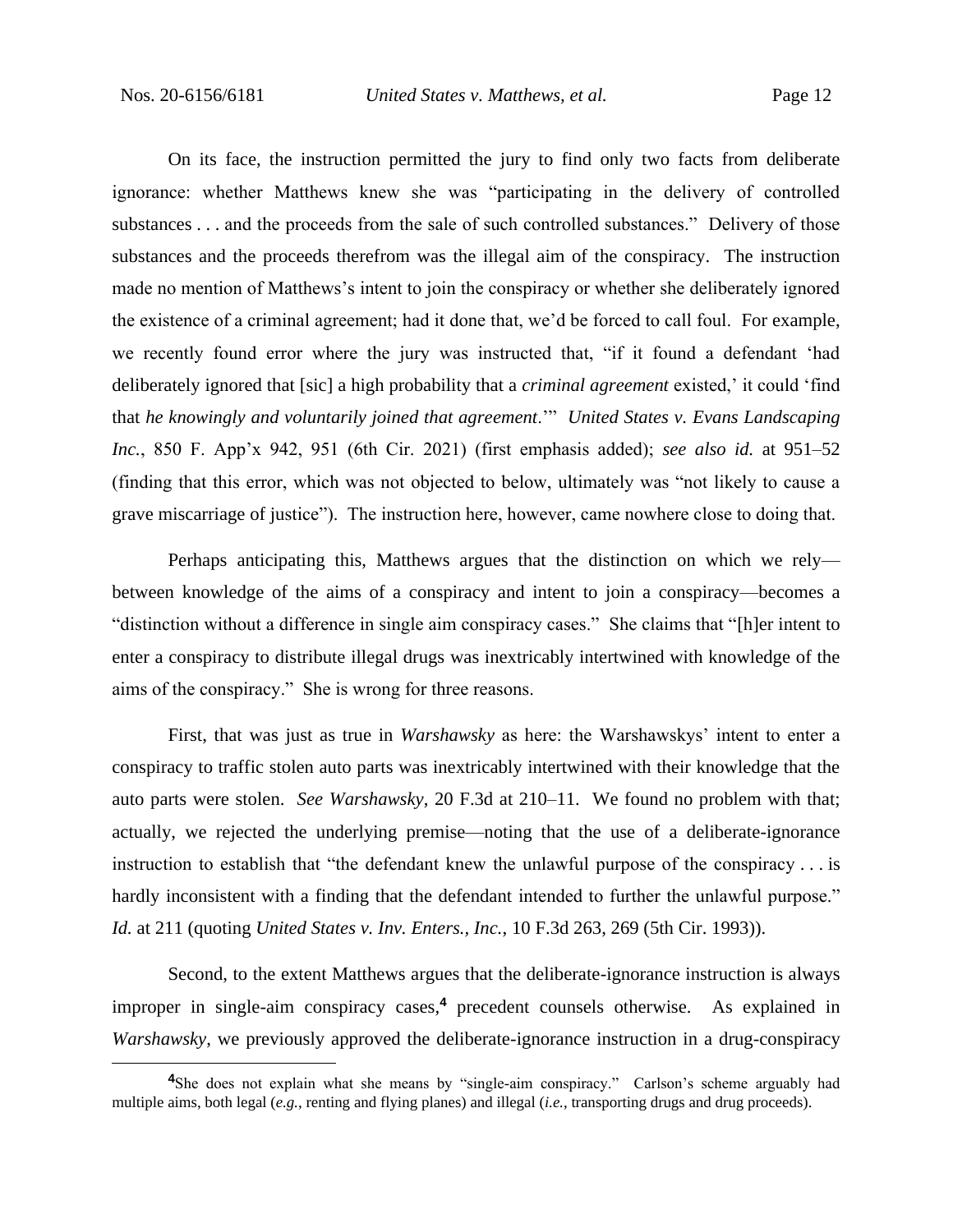case materially identical to Matthews's. *See United States v. Lee*, 991 F.2d 343, 349–51 (6th Cir. 1993). The defendant there claimed he had no idea that the bags he transported to Miami contained cash that would be used to purchase cocaine, *id.* at 350, and we "expressly approve[d]" the use of the deliberate-ignorance instruction in that context, *id.* at 351.

Third, the facts of this case drive those points home. Matthews is wrong, as a factual matter, that her specific intent to join and further Carlson's criminal enterprise was inextricably intertwined with her knowledge of what Carlson was trafficking. She undoubtedly agreed to help Carlson move briefcases and suitcases across the country; she requested payments for every trip that occurred, even those she did not go on herself; she met with members of the cartel; she counted drug and cash bundles; she sent pictures of those bundles to Carlson; and she accounted for payments owed to co-conspirators. She cannot credibly claim otherwise, nor does she attempt to. What she claims is that she had no idea that the plastic-wrapped bundles contained drugs and drug proceeds—because she deliberately avoided learning that fact. That fact, and that fact alone, is what the deliberate-ignorance instruction allowed the jury to find. We find no error in that.

And, to the extent Matthews argues that the instruction erred by not explicitly noting that deliberate ignorance may prove only knowledge of the aims of the conspiracy, she is wrong. Because the instruction was "clearly directed toward [Matthews's] knowledge of the aims of the conspiracy, the district court was not required to give a specific instruction directing the jury that it could not find [the existence of a] conspiracy based upon a deliberate ignorance theory." *United States v. Smigiel*, 173 F.3d 857, 1999 WL 196575, at \*3 (6th Cir. Mar. 29, 1999) (unpublished table decision); *see also Williams*, 612 F.3d at 508 (quoting *Smigiel* for that proposition); *Warshawsky*, 20 F.3d at 211 n.3 (noting that the court need not decide whether a limiting instruction was required). The instruction, as explained above, was directed to only the aims of the conspiracy, so no limiting instruction was required.

Moreover, regardless of whether the deliberate-ignorance instruction was given in error, any error was harmless. An erroneous instruction is harmless "if its probable effect on the verdict was inconsequential." *United States v. Rayborn*, 491 F.3d 513, 520 (6th Cir. 2007) (quotations omitted). "[W]hen a district court gives a deliberate ignorance instruction that does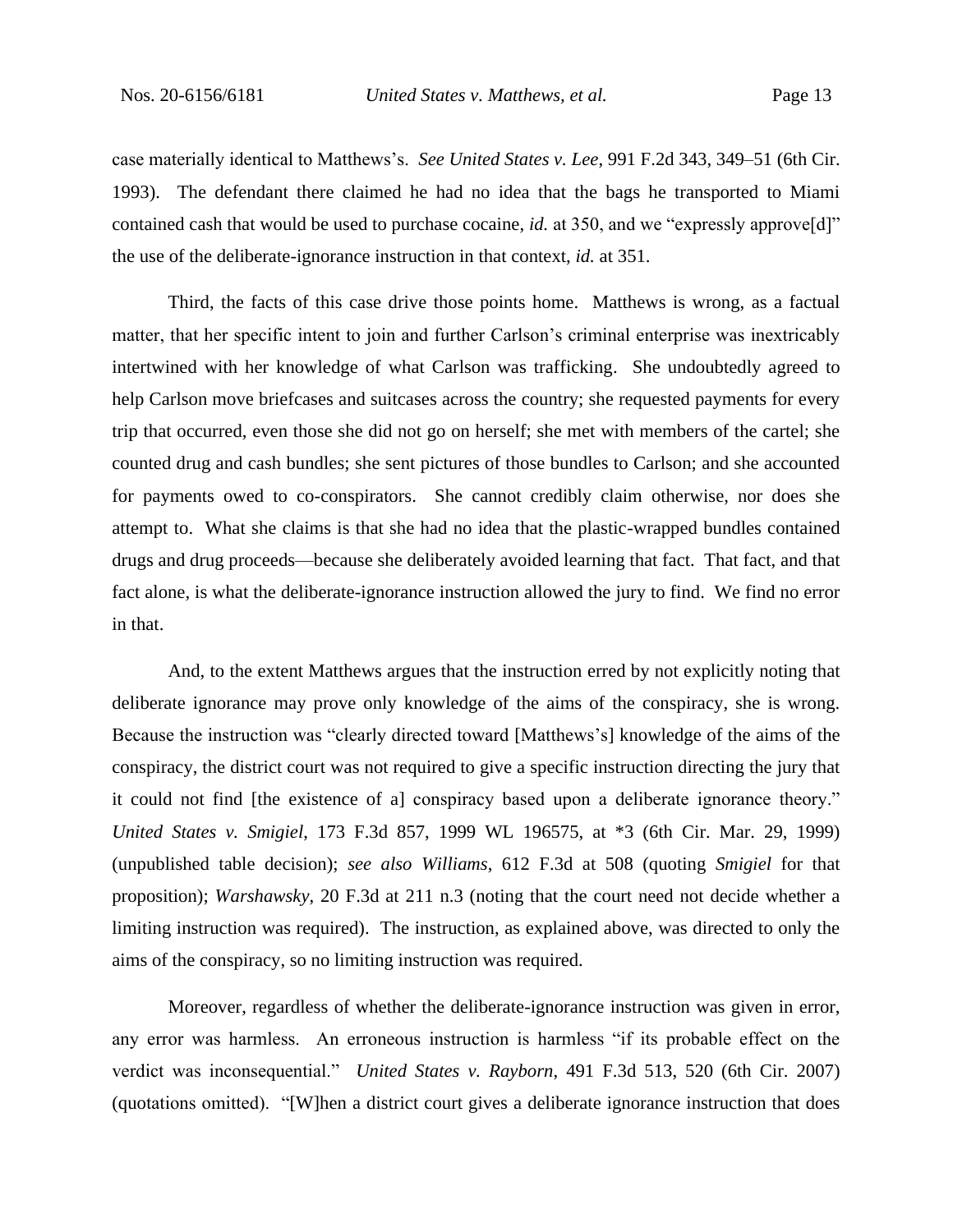not misstate the law but is unsupported by sufficient evidence, it is at most harmless error, so long as there is sufficient evidence of the defendant's actual knowledge to support a conviction." *United States v. Ross*, 502 F.3d 521, 528 (6th Cir. 2007).

Extensive evidence showed that Matthews knew of Carlson's illegal activity and agreed to further it, as detailed above. To highlight a few points: Fajardo testified that Matthews counted bundles of cocaine, flew to Georgia to deliver that cocaine, picked up suitcases full of cash bundles, took pictures of the cash, and then delivered that suitcase to Carlson. Numerous text messages between Matthews and Carlson showed her discussing bundles of cocaine, drug proceeds, and payment. More to the point of whether she knowingly joined the conspiracy, Carlson testified that he paid Matthews for all trips—even ones she did not personally go on because she was his partner. She also requested payments for such trips. A rational jury would have inferred from this evidence that Matthews knowingly and voluntarily joined Carlson's conspiracy—irrespective of the deliberate-ignorance instruction. Therefore, even if the instruction was given in error, it was harmless.

## **C. Confrontation Clause**

Matthews next argues that her rights under the Confrontation Clause were violated because the district court allowed Carlson to invoke his Fifth Amendment privilege against selfincrimination as to certain questions on cross-examination.

We generally review a district court's evidentiary decisions for an abuse of discretion. *United States v. Holden*, 557 F.3d 698, 703 (6th Cir. 2009). To the extent the evidentiary decision turned on a "conclusion of law," we review it de novo. *United States v. Baker*, 458 F.3d 513, 516 (6th Cir. 2006) (quoting *United States v. Jenkins*, 345 F.3d 928, 935 (6th Cir. 2003)).

The government, however, argues that plain error should apply because "[n]o defendant objected below to Carlson's invocation of the privilege on Confrontation Clause grounds or moved to strike Carlson's direct testimony." In response, Matthews claims she "argued extensively on just that basis." We need not decide who's right, because Matthews loses even under de novo review.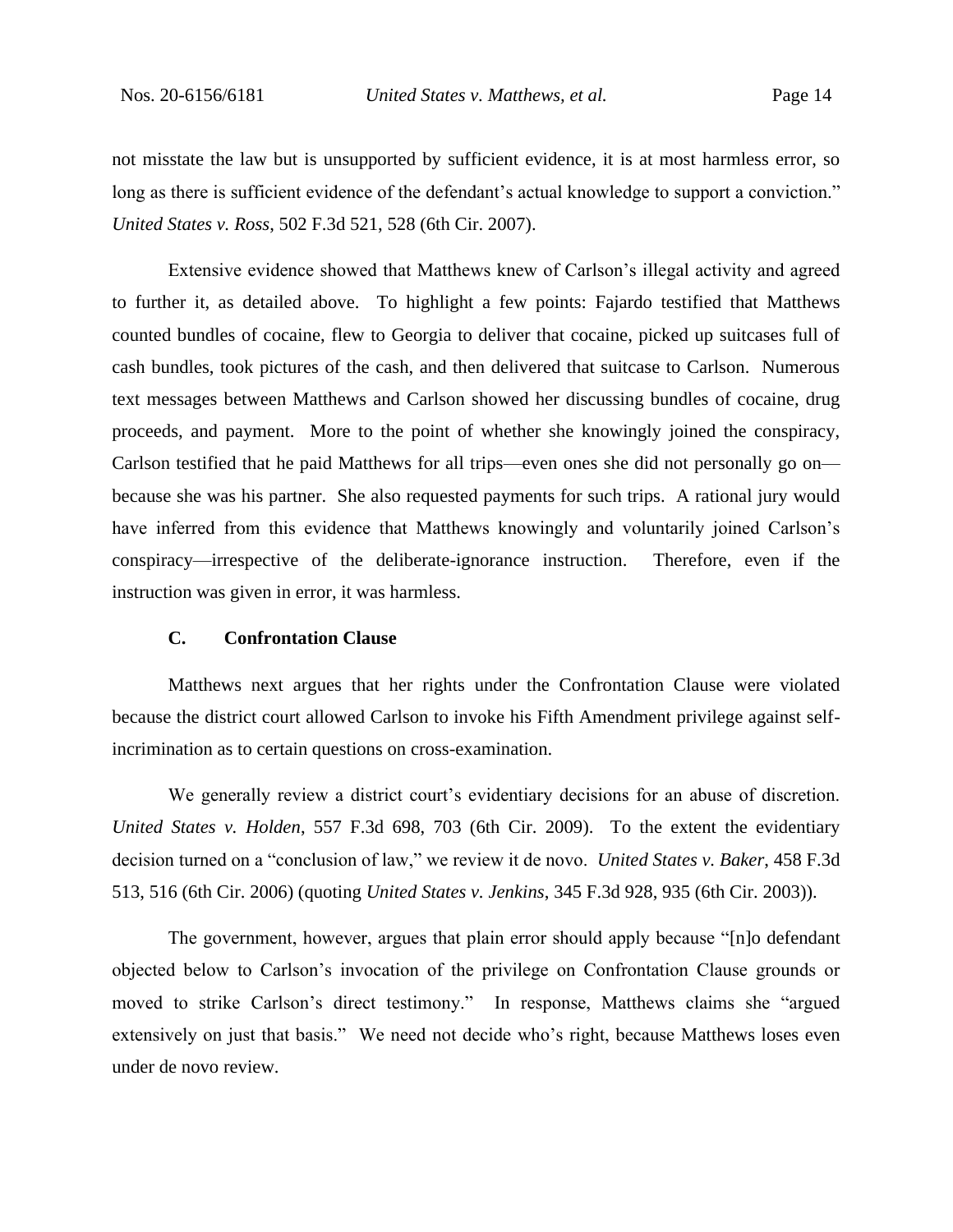"Although the Confrontation Clause protects a defendant's right to cross-examine witnesses, this right is not absolute. Instead, the Constitution guarantees only 'an *opportunity* for effective cross-examination, not cross-examination that is effective in whatever way, and to whatever extent, the defense might wish.'" *Jordan v. Warden, Lebanon Corr. Inst.*, 675 F.3d 586, 594 (6th Cir. 2012) (quoting *Delaware v. Fensterer*, 474 U.S. 15, 20 (1985)). We have staked the bounds of the confrontation right accordingly: "cross-examination as to bias, motive or prejudice is constitutionally protected, but cross-examination as to general credibility is not." *Boggs v. Collins*, 226 F.3d 728, 737 (6th Cir. 2000).

Because a defendant's right to confront a witness on cross-examination is not absolute, that right "cannot overcome the witness'[s] privilege against self-incrimination, if properly asserted." *Gullett*, 713 F.2d at 1208–09. And the privilege is properly asserted if, "in light of all the circumstances, the answer to a particular question would subject the witness to a real danger of further incrimination." *Id.* at 1208.

Here, Carlson testified on direct that he "moved" between \$500 million and \$1 billion for the cartel. On cross-examination, a co-defendant's counsel sought to impeach Carlson by asking whether he paid taxes on that money. Based on his counsel's prior advice, Carlson invoked the privilege against self-incrimination. The court directed counsel to approach the bench and excused the jury as well as Carlson; during the sidebar that followed, the co-defendant's counsel explained she "intend[ed] to show that [Carlson] ha[d] not filed taxes in California," "ha[d] not paid his [federal] taxes," and had "presented a landlord, or someone offering him credit, with false [tax] documents that showed him having more income than he had." She also intended to ask Carlson about an evidentiary proffer he made to the government, in which he requested, in exchange for his testimony, that the government not send the tax-based incriminating information to the IRS.

The court reasoned that Carlson could invoke the privilege as to the fraud-based and taxbased testimony because that would incriminate Carlson beyond his direct testimony. Crucially, however, the court stated that Carlson could *not* invoke the privilege to avoid testifying about "his negotiations with the United States, . . . that they not send part of his case to the IRS," as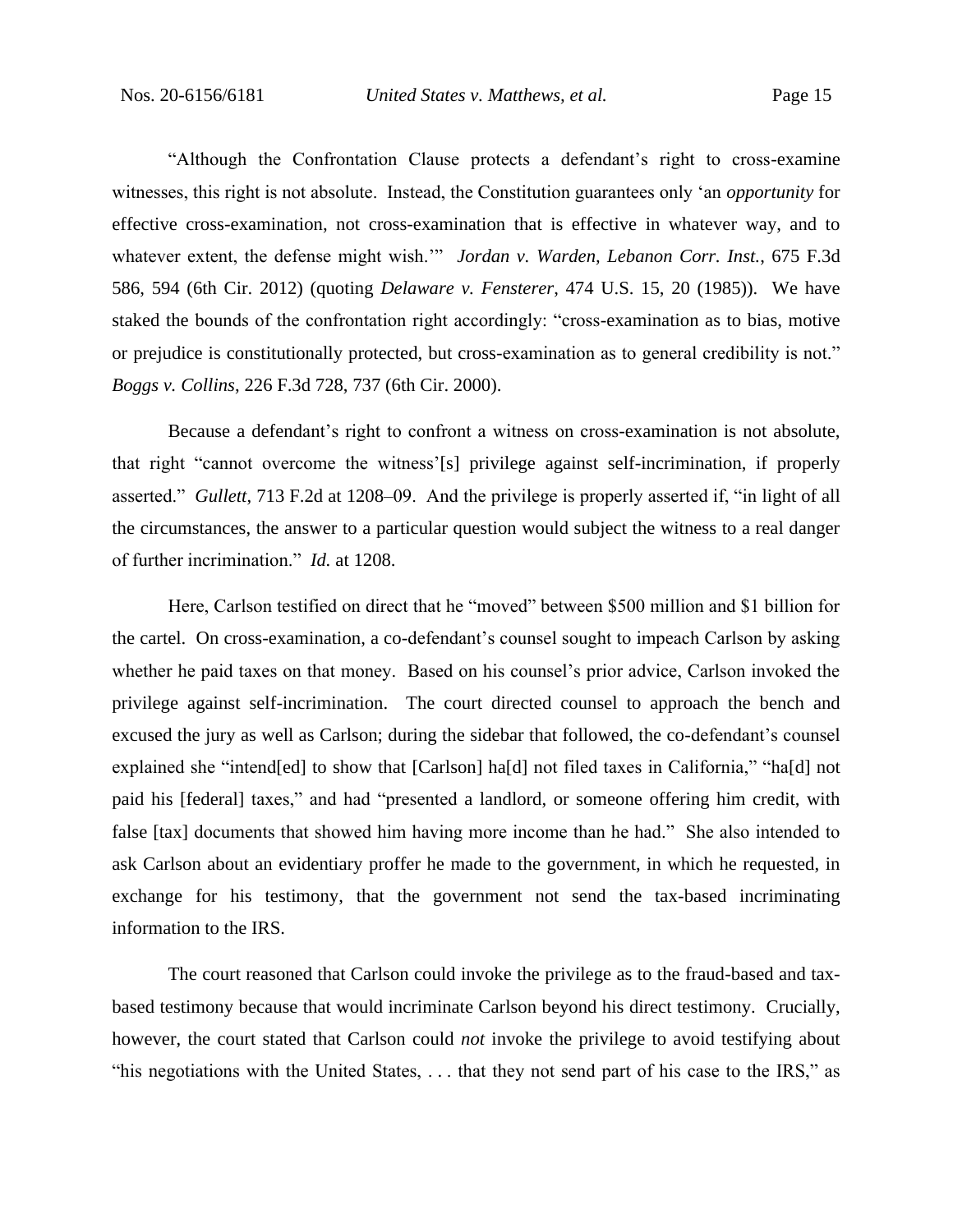those negotiations did not "necessarily incriminate him, but [went] to his negotiating and his credibility with the government."

We find no error; Carlson had proper grounds for invoking the privilege, and the court properly limited that invocation to those grounds alone. His direct testimony boiled down to admitting that he and Matthews trafficked drugs and drug proceeds around the country. But cross-examination about the fraudulent documents would have incriminated him beyond what he admitted on direct—*i.e.*, on fraud-based crimes, not drug-trafficking crimes. Although such testimony may have had impeachment value, that "cannot overcome" Carlson's properly invoked privilege. *Gullett*, 713 F.2d at 1208–09.

The same goes for Carlson's testimony about his failure to pay taxes—which would have incriminated him on tax-based crimes, not drug-trafficking crimes. Matthews argues that Carlson waived the privilege by testifying on direct as to the amount of money he "moved" for the cartel. But that direct testimony said (at most) how much Carlson *earned* from the conspiracy—not whether he *failed to pay taxes* on those earnings. The testimony sought on cross-examination, however, took the extra step. Because it "carrie[d] a risk of incrimination beyond that raised by previous testimony," Carlson did not waive, and the court properly sustained, the privilege as to that testimony. *United States v. LaRiche*, 549 F.2d 1088, 1096 (6th Cir. 1977).

On the flipside, the court properly *limited* Carlson's invocation of the privilege—by consistently directing him to answer when asked whether the government "guarantee[d]" to not inform the IRS of the testimony he proffered to the government. Any such guarantee did not incriminate Carlson, but rather exposed his "bias, motive or prejudice" to lie for the government—a subject that Matthews had a constitutional right to question him about. *See Boggs*, 226 F.3d at 737. Accordingly, the court properly rejected Carlson's invocation of the privilege as to this testimony. And that gave Matthews ample opportunity to expose Carlson's motives and alleged bias on cross-examination. Such is enough to satisfy the Confrontation Clause. *See id.*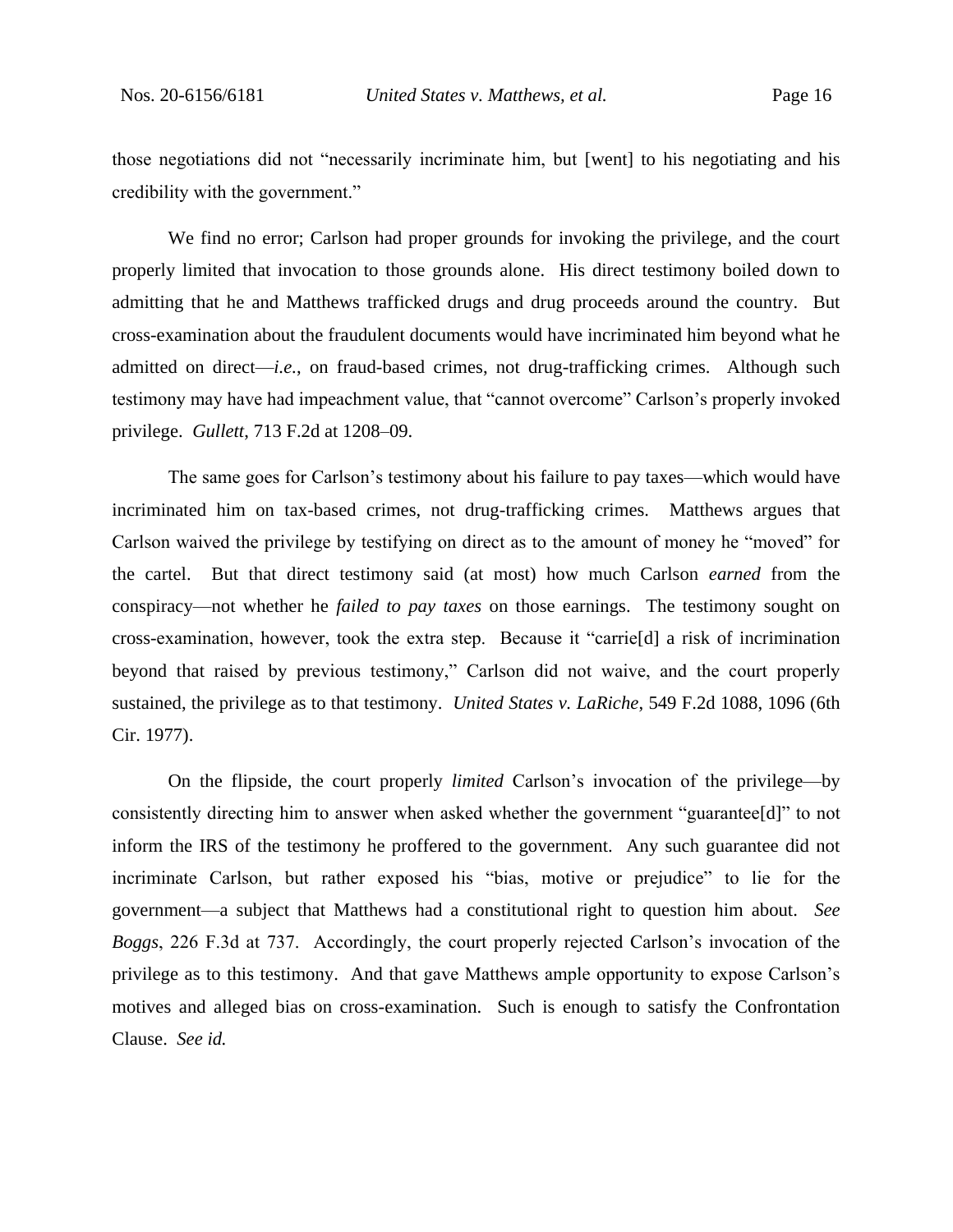Matthews's counterarguments are insubstantial. She vaguely suggests that the district court should have stricken Carlson's testimony on direct examination because of his invocation of the privilege on cross. But that's the remedy only if a witness's invocation of the privilege prejudices the defendant's ability "to test the truth of the witness'[s] direct testimony." *Gullett*, 713 F.2d at 1208. For example, such prejudice is particularly likely where "assertion of the privilege precludes inquiry into matters which involve elements or specific events of the crimes charged." *Id.* If, however, invocation of the privilege "merely precludes inquiry into collateral matters which bear only on the general credibility of the witness, there is little danger of prejudice to the defendant, and, therefore, the witness'[s] direct testimony need not be stricken." *Id.* at 1209.

Matthews was not prejudiced for two reasons: the testimony that was limited on crossexamination related only to Carlson's general credibility, and Matthews had ample opportunity to challenge that credibility throughout the rest of the cross-examination. Again, Carlson's direct testimony amounted to admitting that he and Matthews ran a cross-country drug conspiracy. But whether Carlson *paid taxes* on the money made from that scheme is not an "element[] or specific event[] of the crimes charged." *Id.* at 1208. Rather, that was a collateral matter—it went only to Carlson's general credibility. Although that is a relevant and generally proper ground for crossexamination, it does not trump Carlson's properly asserted privilege against self-incrimination, as explained above.

More to the point, Matthews and the other defendants had ample opportunity—over Carlson's three-day-long cross-examination—to test the truth of Carlson's direct testimony and to attack his credibility. Because the desired testimony went to a collateral issue, and because Matthews had ample opportunity to otherwise test Carlson's direct testimony and his credibility, she was not prejudiced by his assertion of the privilege. Therefore, the district court was not required to strike Carlson's direct testimony.

Finally, Matthews relies on *United States v. Hatchett*, 918 F.2d 631, 641 (6th Cir. 1990), and *United States v. Jackson-Randolph*, 282 F.3d 369, 382 (6th Cir. 2002), for the proposition that failing to pay taxes is probative of a witness's credibility and therefore a permissible topic of cross-examination. Fair enough. But just because a line of questioning is probative and may be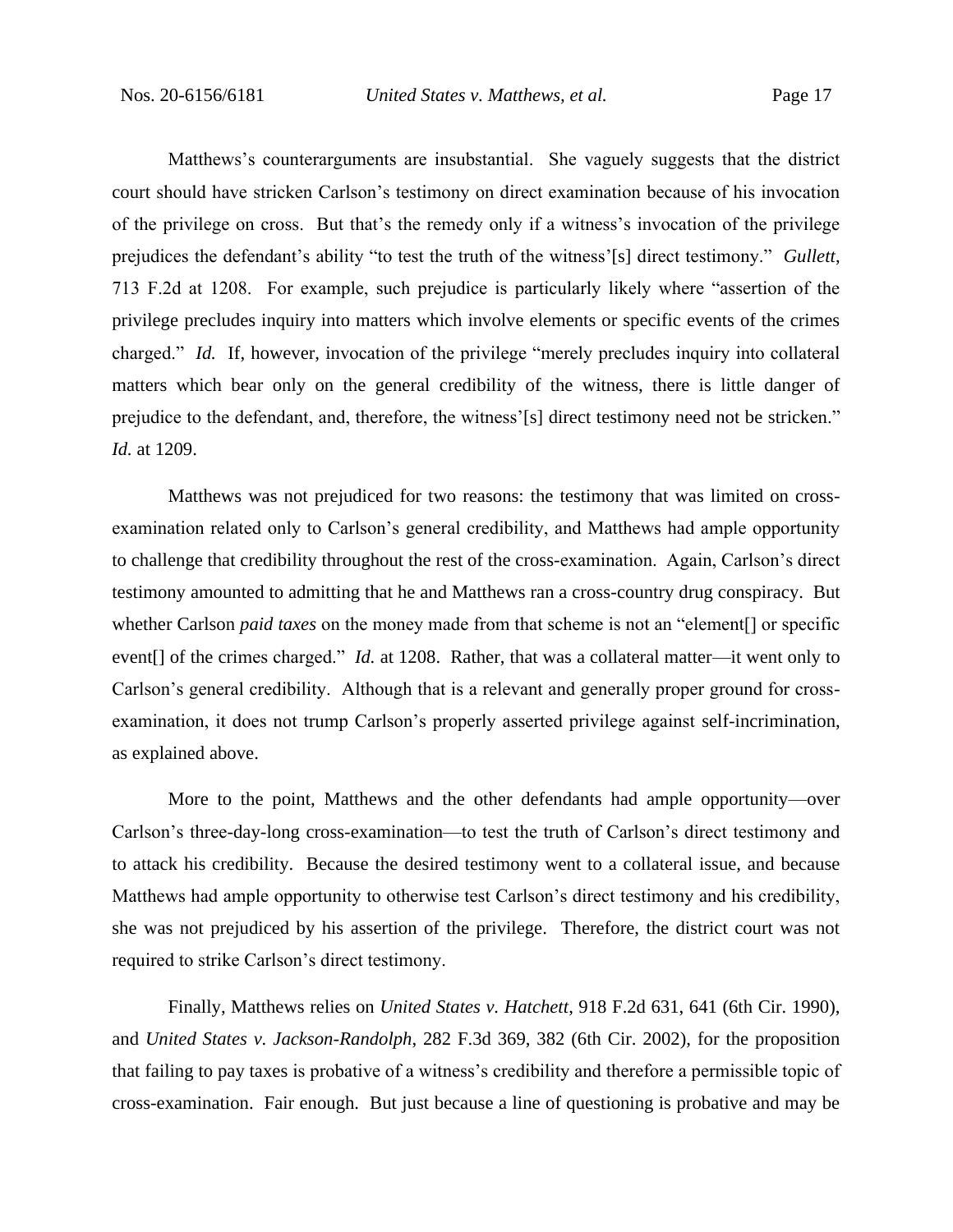elicited on cross-examination does not mean the witness waives all privileges as to that testimony. Put differently, neither case faced the issue here: where an available witness invoked his privilege against self-incrimination as to such tax-based testimony. These cases therefore did not answer the issue before us.

#### **D. Material Variance**

Matthews lastly claims that she was prejudiced by a material variance between Count 1 of the superseding indictment and the proof at trial. Specifically, she argues that Count 1 charged only one dual-object conspiracy to distribute cocaine and methamphetamine, but the proof at trial "exhibited the existence of two separate and distinct" single-object conspiracies one to distribute cocaine, the other methamphetamine. And she claims that, because the Eastern District of Kentucky was an allegedly improper venue for the cocaine conspiracy, and the jury effectively acquitted her as to the methamphetamine conspiracy, she was prejudiced.

A "variance occurs if the evidence 'proves facts materially different from those alleged in the indictment.'" *United States v. Davis*, 970 F.3d 650, 659 (6th Cir. 2020) (quoting *United States v. Budd*, 496 F.3d 517, 521 (6th Cir. 2007)). "Whether there has been an amendment or variance to an indictment is a legal question that we typically review de novo." *United States v. Beasley*, 583 F.3d 384, 389 (6th Cir. 2009); *United States v. Mize*, 814 F.3d 401, 408 (6th Cir. 2016). But where, as here, the alleged variance rests on a factual question, our review is more deferential; because the number of conspiracies proven at trial "is usually a question of fact to be resolved by the jury[,] . . . [the evidence must] be considered on appeal in the light most favorable to the government." *United States v. Smith*, 320 F.3d 647, 652 (6th Cir. 2003). Accordingly, this court asks whether "a rational trier of fact could have found" that the defendant "agreed to participate in a single, overarching conspiracy." *Id.*

The government argues that plain error applies because Matthews did not raise her present variance arguments below. Matthews did not respond to this point, but we need not decide whether the government is right. We need not even decide whether a variance occurred here. That's because Matthews cannot show that any variance, assuming one occurred, prejudiced her.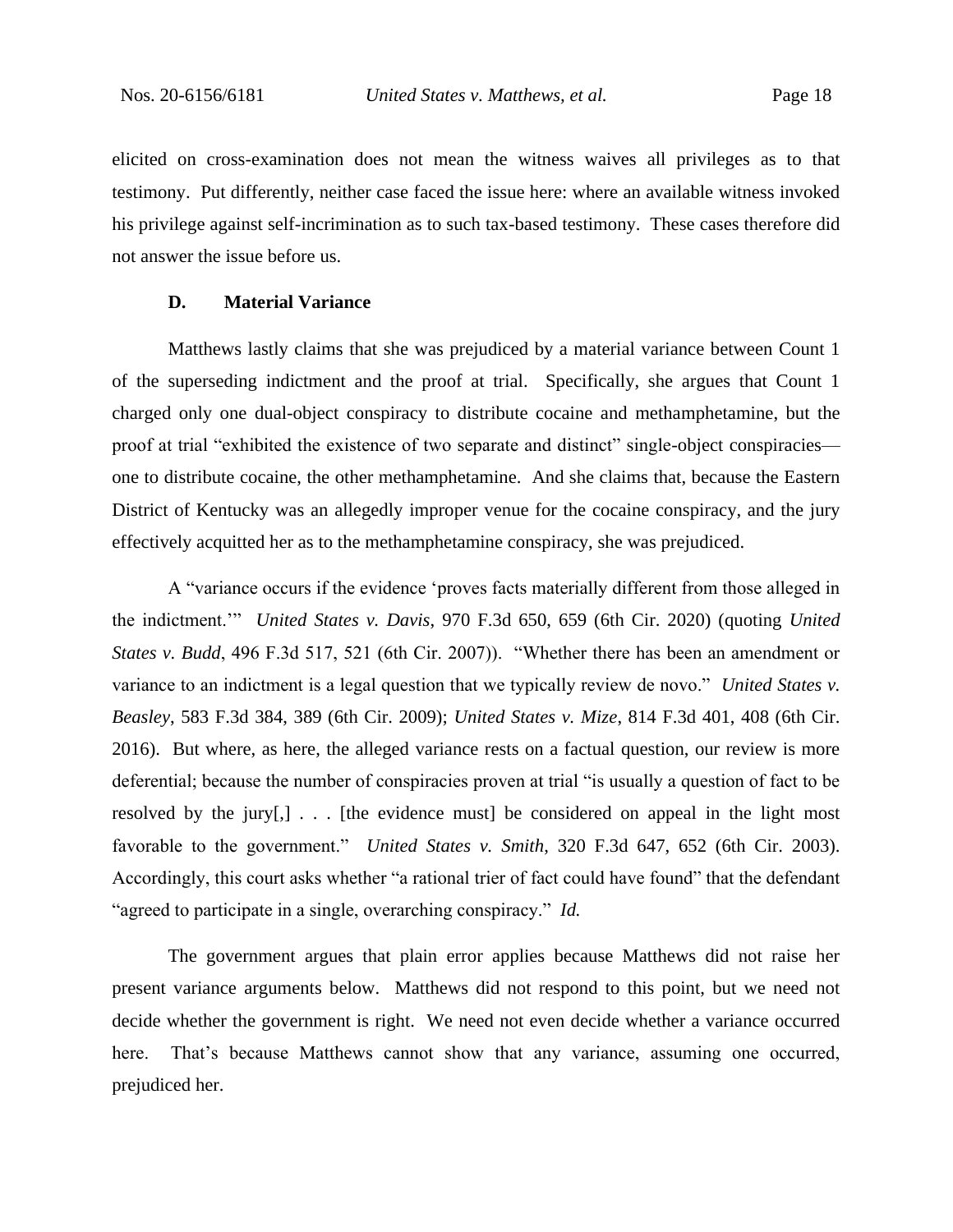A variance constitutes reversible error only if the "variance affected the defendant's substantial rights." *United States v. Adams*, 722 F.3d 788, 805 (6th Cir. 2013). This requires the defendant to "prove[] prejudice." *Davis*, 970 F.3d at 659. Prejudice is proven, for example, where the variance deprived the defendant of "notice of the government's factual theory," prevented her from "adequately prepar[ing] h[er] defense," or "could expose h[er] to the risk of 'future prosecutions based upon the same conduct.'" *Id.* (quoting *Beasley*, 583 F.3d at 392). Another type of prejudice is where "'spillover' [occurs] because of a large number of improperly joined defendants," which misleads the jury into transferring criminal intent to less-culpable defendants, thereby prejudicing them. *United States v. Swafford*, 512 F.3d 833, 843 (6th Cir. 2008) (alteration in original) (quotations omitted). Although these theories of prejudice are not necessarily exhaustive, Matthews does not rely on any of them.

The only prejudice that Matthews claims—lack of venue in the Eastern District of Kentucky for the cocaine conspiracy—isn't that prejudicial, and she's wrong about the venue defect anyway. She asserts, without citing a case, that "[t]he prejudice prong of the material variance inquiry requires a venue analysis." Even if we granted her that premise, venue was properly established for the cocaine conspiracy: two cocaine-trafficking trips stopped at the "Bluegrass Airport" in Lexington, Kentucky, which is within Fayette County and the Eastern District of Kentucky, 28 U.S.C. § 97(a), and cocaine was delivered there on one of those two trips. This establishes proper venue for the cocaine conspiracy in the Eastern District. *See Crozier*, 259 F.3d at 519 ("For drug conspiracies, venue is proper in any district where the conspiracy was formed or where an overt act in furtherance of the conspiracy was performed."). Matthews's only claimed prejudice fails.

Moreover, we have repeatedly held that, "if the government proves multiple conspiracies *and a defendant's involvement in at least one of them*, then clearly there is no variance affecting that defendant's substantial rights." *United States v. Robinson*, 547 F.3d 632, 642–43 (6th Cir. 2008) (emphasis added) (quoting *Lee*, 991 F.2d at 349); *see also United States v. English*, 785 F.3d 1052, 1057 (6th Cir. 2015) (same). That dooms any possibility of prejudice here. Matthews's only variance theory is that two conspiracies existed within Count 1—one conspiracy to distribute cocaine and another to distribute methamphetamine. But the jury found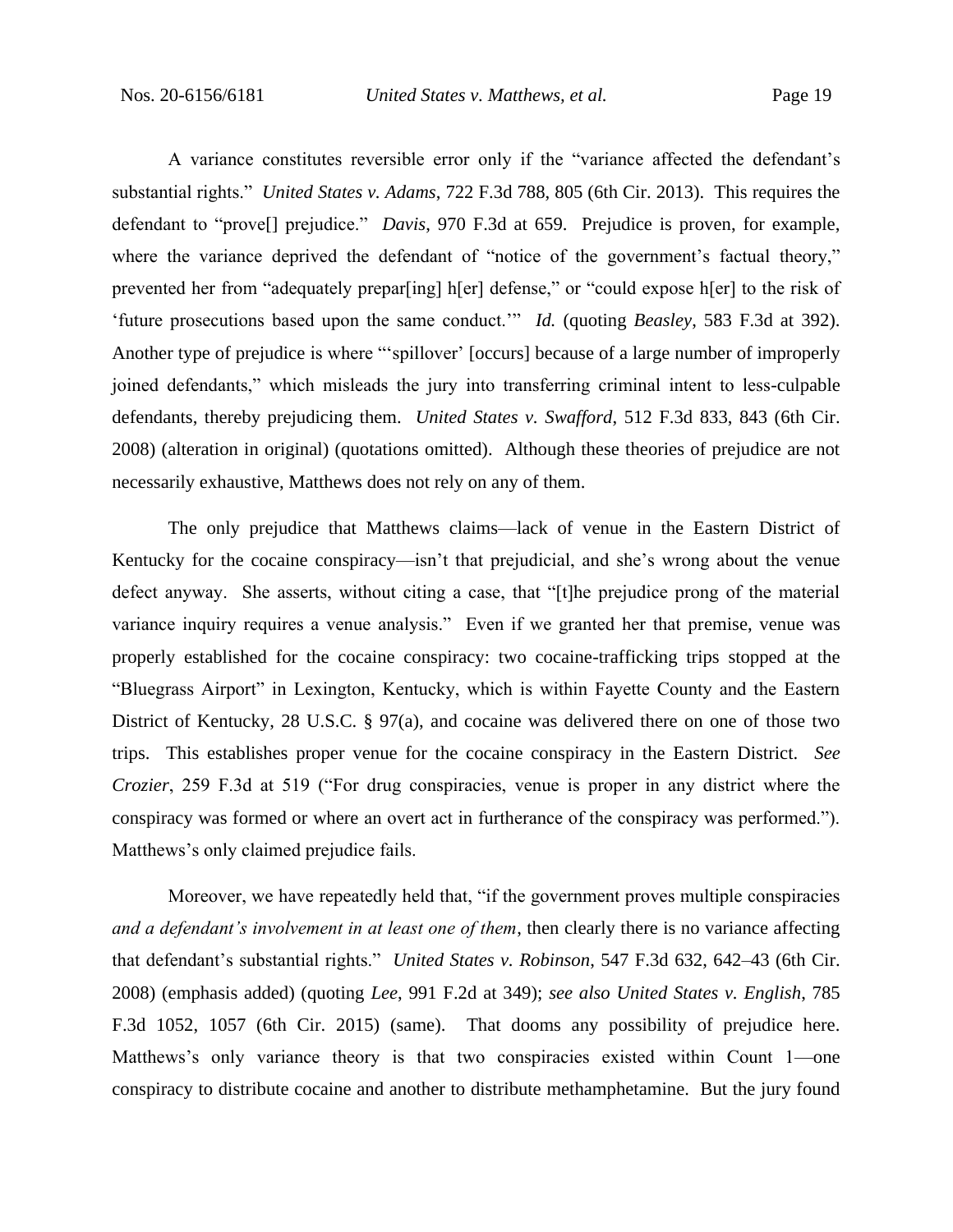that Matthews participated in the cocaine conspiracy. Therefore, even if the evidence showed only multiple conspiracies and thus a variance, that could not have prejudiced her as a matter of law—because the jury found that she participated in the cocaine conspiracy anyway. And here, as in *Robinson*, there is no "danger of 'transferred guilt' from evidence of multiple conspiracies in which [Matthews] was not involved." *Robinson*, 547 F.3d at 643. Matthews's three codefendants at trial were all acquitted of *both* the cocaine *and* methamphetamine conspiracies—so there was no guilt to transfer to her. Matthews was not prejudiced by any variance, assuming one occurred.

Accordingly, Matthews's challenges to her convictions are meritless.

#### **III.**

We now turn to Wallace's appeal of his sentence. As mentioned above, Wallace was one of the pilots who flew flights for Carlson during the conspiracy. He pleaded guilty to Count 1 in exchange for dismissal of Counts 2 and 3, and he was given a below-Guidelines sentence of 60 months' imprisonment. We review Wallace's sentence for reasonableness. *Gall v. United States*, 552 U.S. 38, 51 (2007). This review "has both procedural and substantive components," *United States v. Young*, 847 F.3d 328, 370 (6th Cir. 2017), and Wallace raises arguments under both. He fails to show reversible error.

## **A. Procedural Reasonableness**

When reviewing for procedural reasonableness, we ask, among other things, whether the district court properly calculated (and treated as advisory) the Guidelines range, considered the pertinent factors in 18 U.S.C. § 3553(a), did not base its sentence on clearly erroneous facts, and adequately explained the chosen sentence. *Gall*, 552 U.S. at 51.

We would ordinarily review Wallace's procedural-reasonableness claim for an abuse of discretion, *Young*, 847 F.3d at 370, "keeping in mind that factual findings will stand unless clearly erroneous and legal conclusions will stand unless our fresh review leads to a contrary conclusion," *United States v. Rayyan*, 885 F.3d 436, 440 (6th Cir. 2018). But because Wallace did not make his procedural arguments below, he must show plain error now, as he concedes.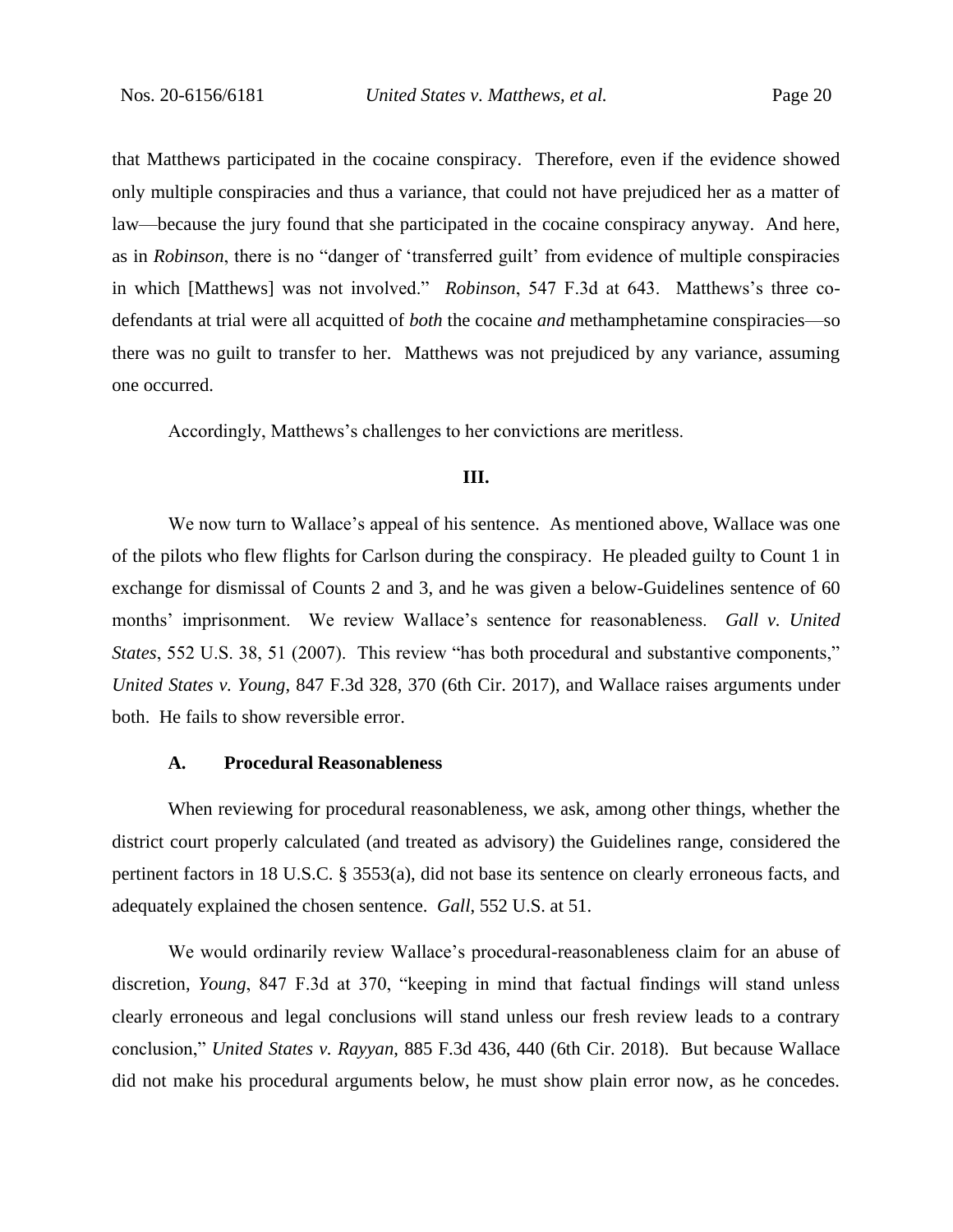*See* Wallace Br., at 14–15; *United States v. Vonner*, 516 F.3d 382, 385–86 (6th Cir. 2008) (en banc). This means Wallace must show (1) an error (2) that was obvious or clear, (3) that affected his substantial rights, and (4) that affected the fairness, integrity, or public reputation of the judicial proceedings. *Id.* at 386.

Wallace argues generally throughout his briefing that the district court failed to adequately explain the sentence imposed. He is right that "[t]he district court must provide an 'articulation of the reasons [why it] reached the sentence ultimately imposed.'" *United States v. Solano-Rosales*, 781 F.3d 345, 351 (6th Cir. 2015) (alterations added) (quoting *United States v. Jackson,* 408 F.3d 301, 305 (6th Cir. 2005)). How much explanation? "The sentencing judge should set forth enough to satisfy the appellate court that he has considered the parties' arguments and has a reasoned basis for exercising his own legal decisionmaking authority." *Rita v. United States*, 551 U.S. 338, 356 (2007). Ultimately, this court's "focus is functional in nature." *United States v. Gunter*, 620 F.3d 642, 646 (6th Cir. 2010). That is, it ensures only that the district court "conduct[ed] a meaningful sentencing hearing and truly consider[ed] the defendant's arguments." *Id.*

We find no error in the court's explanation of Wallace's sentence. The court thoroughly considered the applicable statutory sentencing factors, including "the seriousness of [Wallace's] crime"; the need for a sentence that would deter "pilots" from "carrying cocaine, methamphetamine, or marijuana"; Wallace's lack of need for "educational benefits"; and aggravating factors that justified the sentence imposed, namely, Wallace's "greed." *See*  18 U.S.C. § 3553(a)(1), (a)(2)(A), (a)(2)(B), (a)(2)(D).

And the court did not stop there. It also thoughtfully considered and balanced all applicable mitigating factors, *see id.* § 3553(b)(1), including Wallace's "complete lack of criminal history," his "distinguished military service," that he presents "little or no chance of recidivism," and that he agreed to forfeit his interest in the jet airplane used in the conspiracy. The court explained that it was "balanc[ing] the positive factors against the negative factors," ultimately concluding that a downward variance was warranted. Accordingly, it varied downward from Wallace's 87- to 108-month Guidelines range (a range that Wallace disputed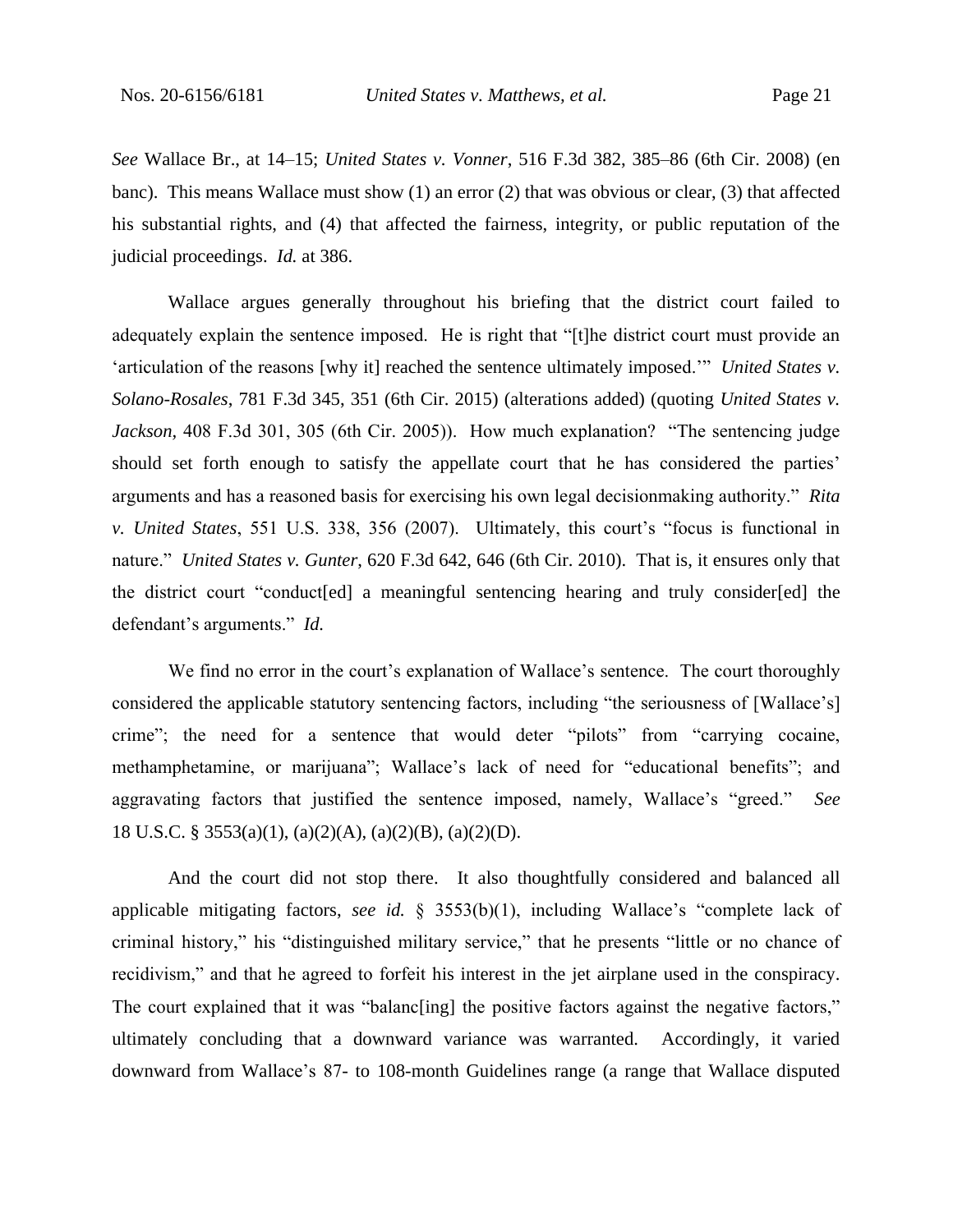neither here nor below) and imposed a 60-month sentence. This defeats Wallace's inadequateexplanation argument.

But Wallace persists, identifying three alleged errors that, he says, render his sentence procedurally unreasonable: (1) the court failed to adequately consider and clearly reject one of his mitigation arguments, (2) the court wrongly used "as its starting point and benchmark" a life sentence, and (3) the court wrongly sought to "send a message" to private pilots. No argument persuades.

*First*, Wallace claims that the district court failed to consider (and clearly reject) one of his arguments in his motion for a downward variance—that he was coerced into transporting drugs by the conspiracy's ringleader, Carlson. That argument pointed to his plea agreement's stipulation that, although Wallace flew "as many as ten trips" for Carlson between July 2016 and March 2017, on only "at least one" flight did Wallace know that the cargo included drugs. Wallace argued that he agreed to do that flight only to recover money that Carlson owed him, and that he planned to back out of the flight as soon as Carlson paid him. Once Carlson discovered Wallace's plot, so the argument went, Carlson "informed [Wallace] that his 'Mexican friends' would track [Wallace] and his family down if he didn't make the flight."

Wallace thus claimed he flew that one flight only under duress, which mitigated against a lengthy sentence. Wallace's motion cited no evidence in the record to support any of this, but the government offered a rebuttal—asserting at sentencing that Wallace "succumb[ed] to greed in this matter, [as] the amount of money he received was large."

Wallace claims now that the district court did not adequately consider this mitigation argument at sentencing. However, before announcing Wallace's sentence, the court noted:

Another thing about the picture that everybody's painted of Robert Carlson, he's a bad guy, he's as bad a guy as I've seen, *but people who get cheated don't usually keep dealing with the cheater* and digging their hole even deeper. *I think the motivation here was greed*, and the willingness to turn a blind eye to Mr. Carlson's illegal activity while betting on [the] game on the end of the day.

The only relevant reason for the court to say this was to respond to Wallace's argument even if the court failed to use magic words to signal as such. Put differently, this observation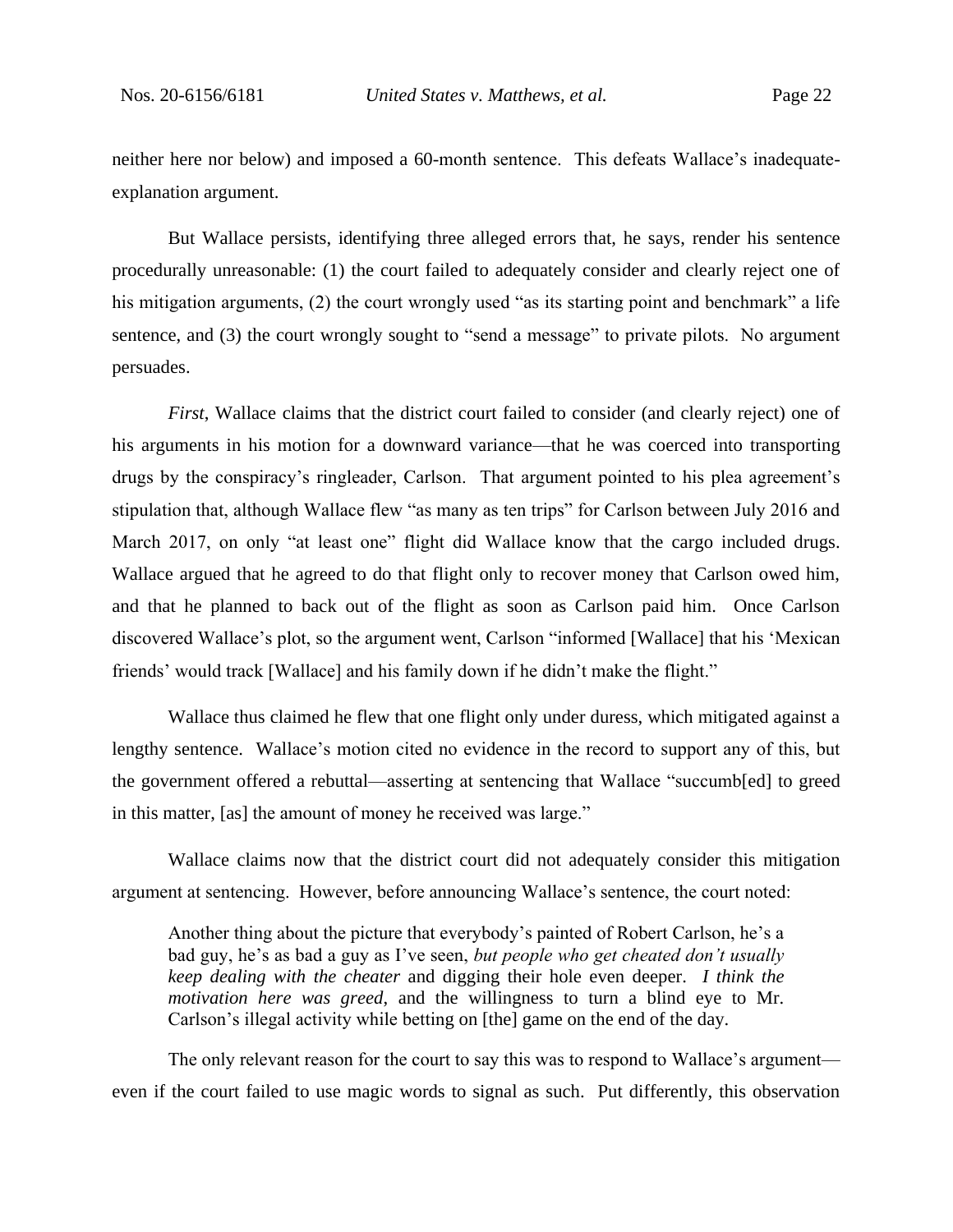implies that the court considered Wallace's argument (that Carlson extorted him into flying the last flight), but rejected it as a factual matter—finding instead that greed motivated Wallace. And Wallace points to no record evidence (other than assertions made, without record support, in his motion for a downward variance) showing that that factual finding was clearly erroneous. Therefore, even if this was an error, it was not plain error.

*Second*, Wallace seizes on the district court's statement at his sentencing that, "based on the evidence that I heard in this case, [Wallace] would be looking at the rest of [his] life in jail if [he] proceeded to trial." Wallace argues that this "raise[d] a question as to the starting point and benchmark used by the Court when formulating the sentence." But other than flagging this hypothetical question, Wallace offers nothing to show that it ultimately made a difference—*i.e.*, that the court based its sentence on that purported finding. And it's hard to see how the court could have: after all, it varied *downward* from Wallace's 87- to 108-month Guidelines range, imposing a 60-month sentence instead. If the court used as its "starting point and benchmark" a life sentence, it would have made no sense to vary downward from a Guidelines range *already less than* life. Wallace fails to show that this purported error affected his substantial rights—it is thus not plain error.

*Third*, Wallace argues that the district court improperly sought to "send a message" to private pilots (like him) that drug trafficking is illegal. In sending that message, he says, the court wrongly "impute[d] criminal conduct to private pilots in general, and Mr. Wallace in particular, that is not explained in the sentencing record." When viewing the court's statements in their proper context, however, they did not go so far:

The guidelines in this case are 87 to 108 months. And the *seriousness of this crime creates the need for serious punishment*, one that will send a message particularly into the privileged private pilot world that moving contraband is illegal. It doesn't matter who's moving it, whether they are rich or poor. But moving contraband is illegal and punishable. People who are pilots carry lives in their hands every day. They shouldn't be carrying cocaine, methamphetamine, or marijuana.

The court's statement reflected its view of the seriousness of the offense (a view that Wallace's own counsel conceded moments earlier), not of distain for pilots generally. And, to the extent the court sent a message, it was one of general deterrence—a legally unassailable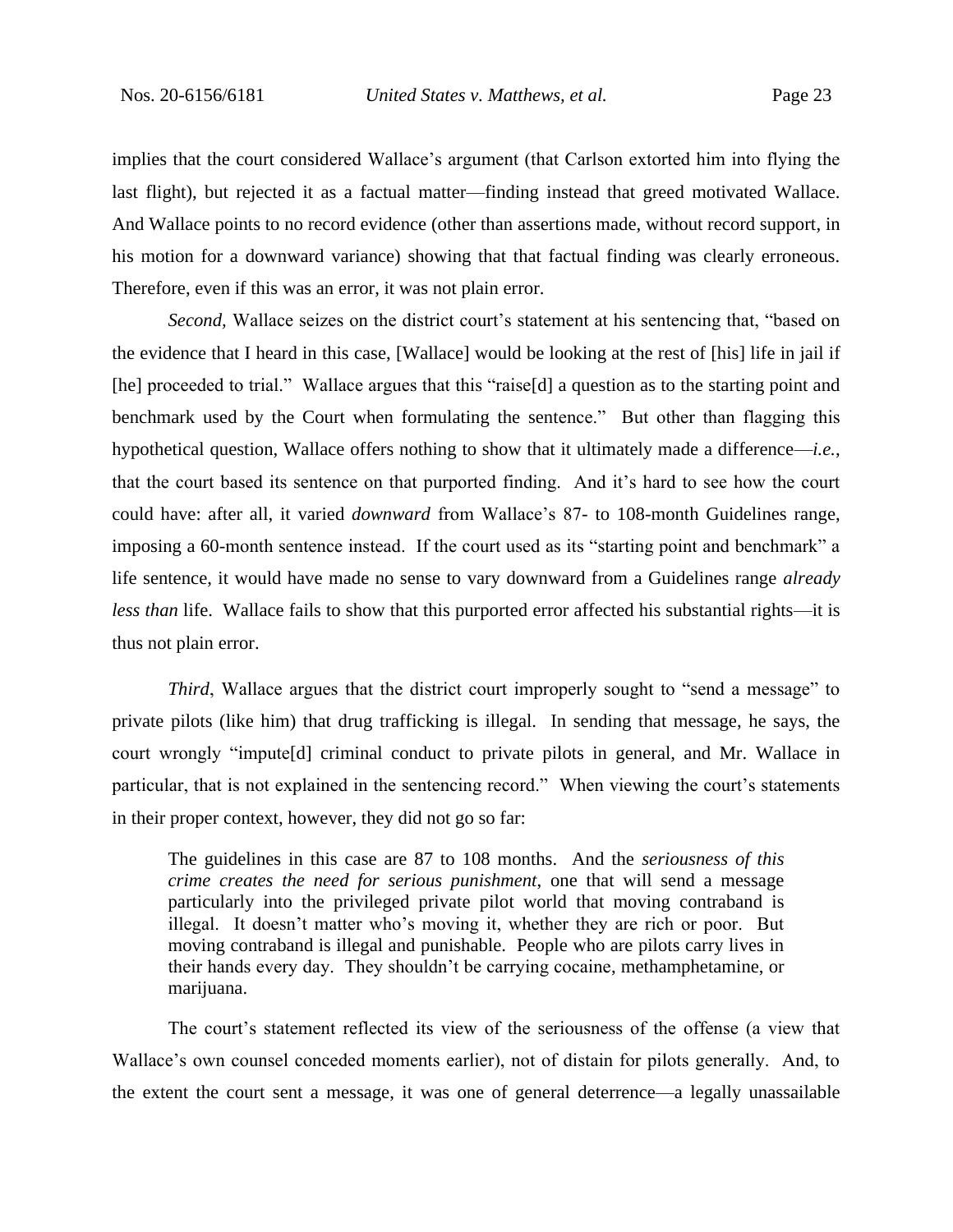purpose for sentencing. *See* 18 U.S.C. § 3553(a)(2)(B); *United States v. Camiscione*, 591 F.3d 823, 834 (6th Cir. 2010) ("General deterrence . . . is one of the key purposes of sentencing." (quoting *United States v. Medearis*, 451 F.3d 918, 920–21 (8th Cir. 2006))). This was not error, let alone plain error.

Ultimately, none of Wallace's procedural arguments establishes plain error.

#### **B. Substantive Reasonableness**

As for substantive reasonableness, Wallace argues that the district court assigned excessive weight to his status as a pilot, overstating his role in the conspiracy; he also claims that his 60-month sentence is longer than necessary to accomplish the goals of sentencing. Neither argument suffices.

A sentence is substantively unreasonable if the "court placed too much weight on some of the § 3553(a) factors and too little on others in sentencing the individual." *Rayyan*, 885 F.3d at 442. It's "a matter of reasoned discretion, not math." *Id.* Our review is thus "highly deferential." *Id.* (citing *Gall*, 552 U.S. at 51). And Wallace faces another hurdle—we presume that his below-Guidelines sentence is substantively reasonable. *See United States v. Pirosko*, 787 F.3d 358, 374 (6th Cir. 2015). He has a "demanding burden" to rebut that presumption. *Young*, 847 F.3d at 373.

Wallace has not met his burden. He first argues that the court's attempt to "send a message" to private pilots caused it to place excessive weight on deterrence. True, as noted above, the court was apparently motivated by deterrence. But Wallace offers nothing to show that the court placed *excessive* weight on this factor. Viewing the transcript as a whole, the court devoted only a few comments at sentencing to deterrence. It spent just as much time explaining the seriousness of the offense, Wallace's lack of need for educational or vocational training, Wallace's motivations, and factors that mitigated against a hefty sentence.

Wallace next argues that his sentence is too long. According to him, any sentence longer than the 48-month sentence that he requested is greater than necessary to accomplish the goals of sentencing. But his offense was serious—although he admitted in his plea agreement to flying